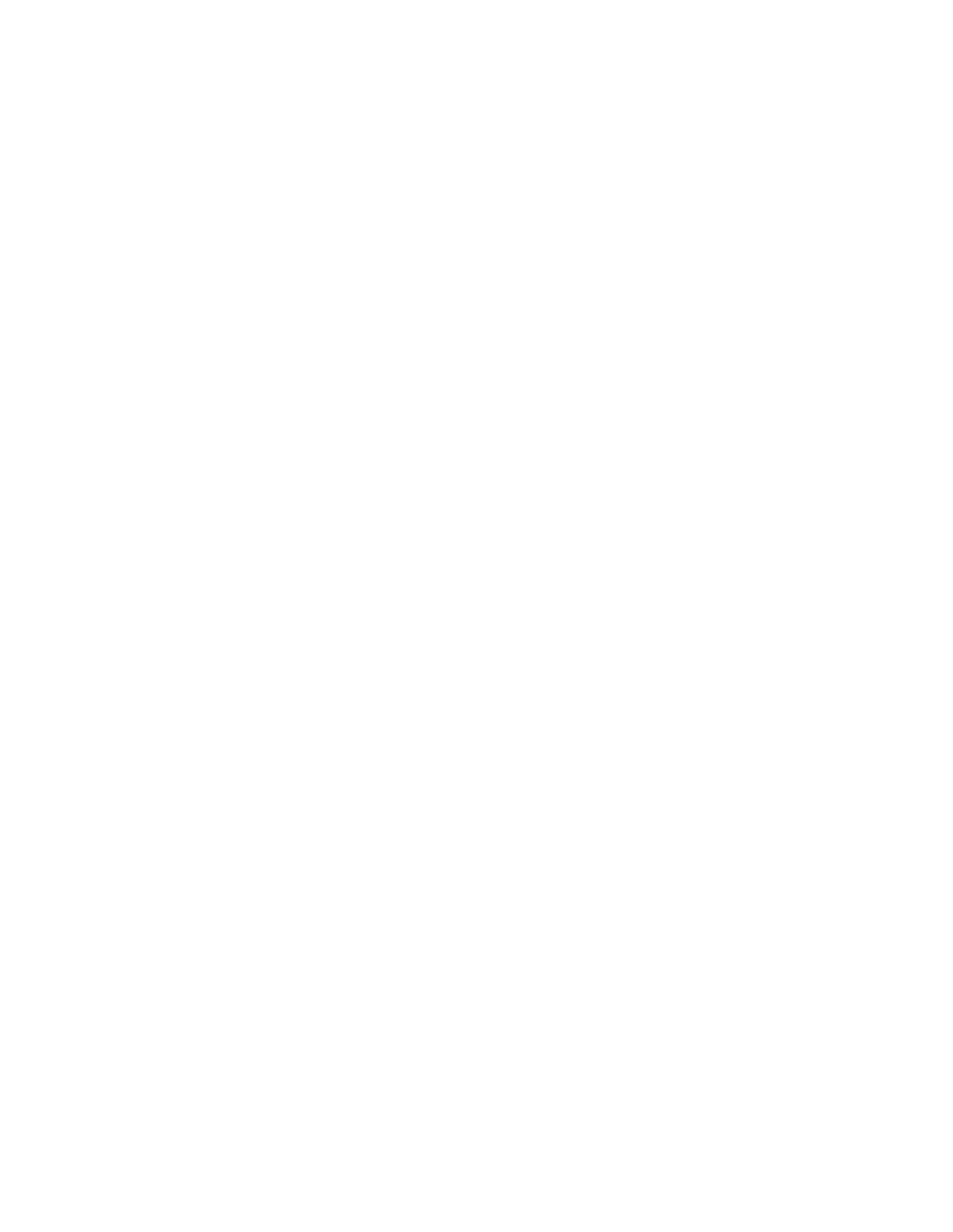

 $H \prod_{\substack{r \in C \text{ prime} \\ r \text{ is a non-odd} \\ r \text{ is a non-odd} }} G$  2955S Sidehill Leveling System

# **TABLE OF CONTENTS**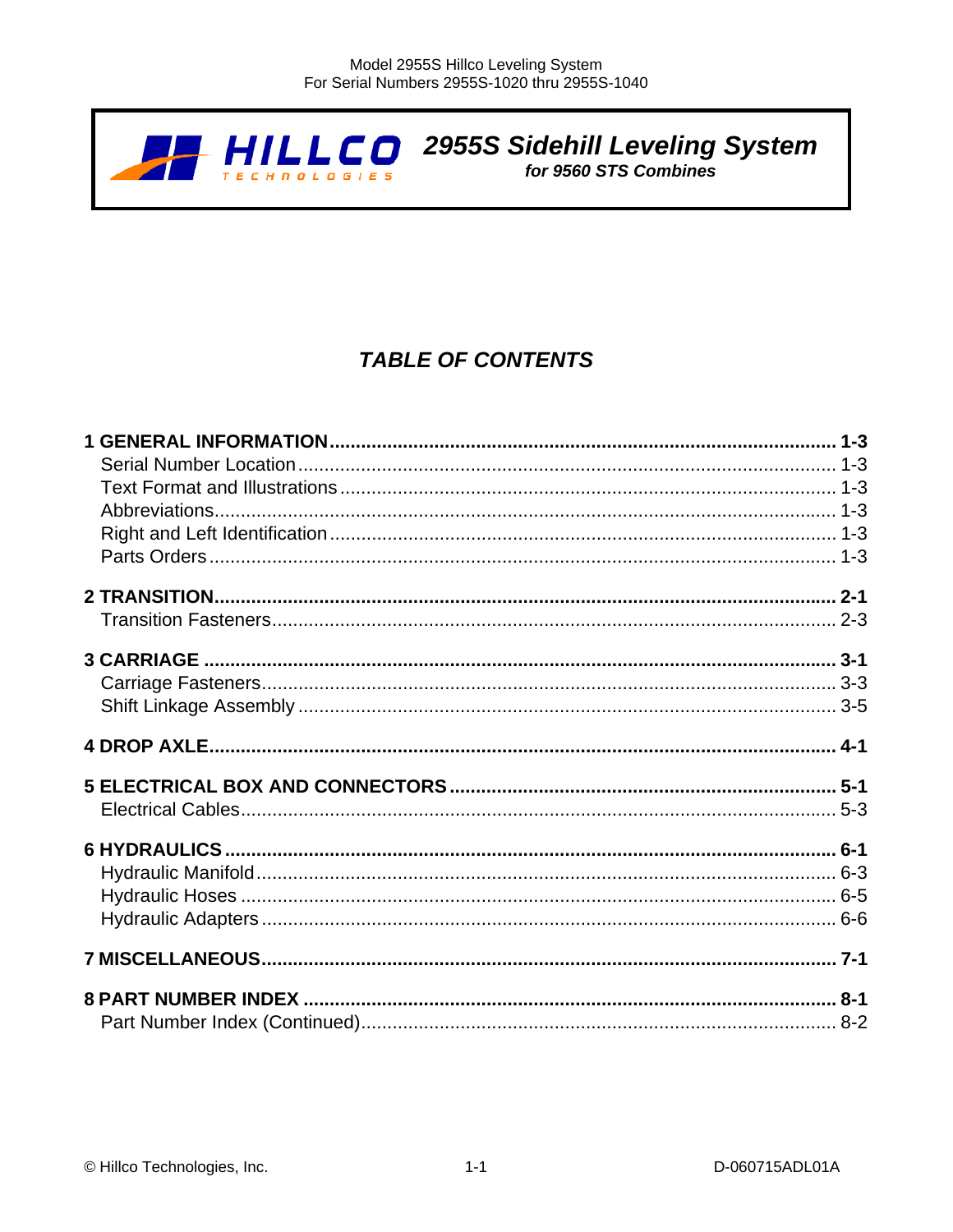Hillco Technologies, Inc. 107 1<sup>st</sup> Avenue Nezperce Id. 83543

Fax 208.937.2280<br>Phone 208.937.2461 Phone 208.937.2461 Toll Free 800.937.2461

www.hillcotechnologies.com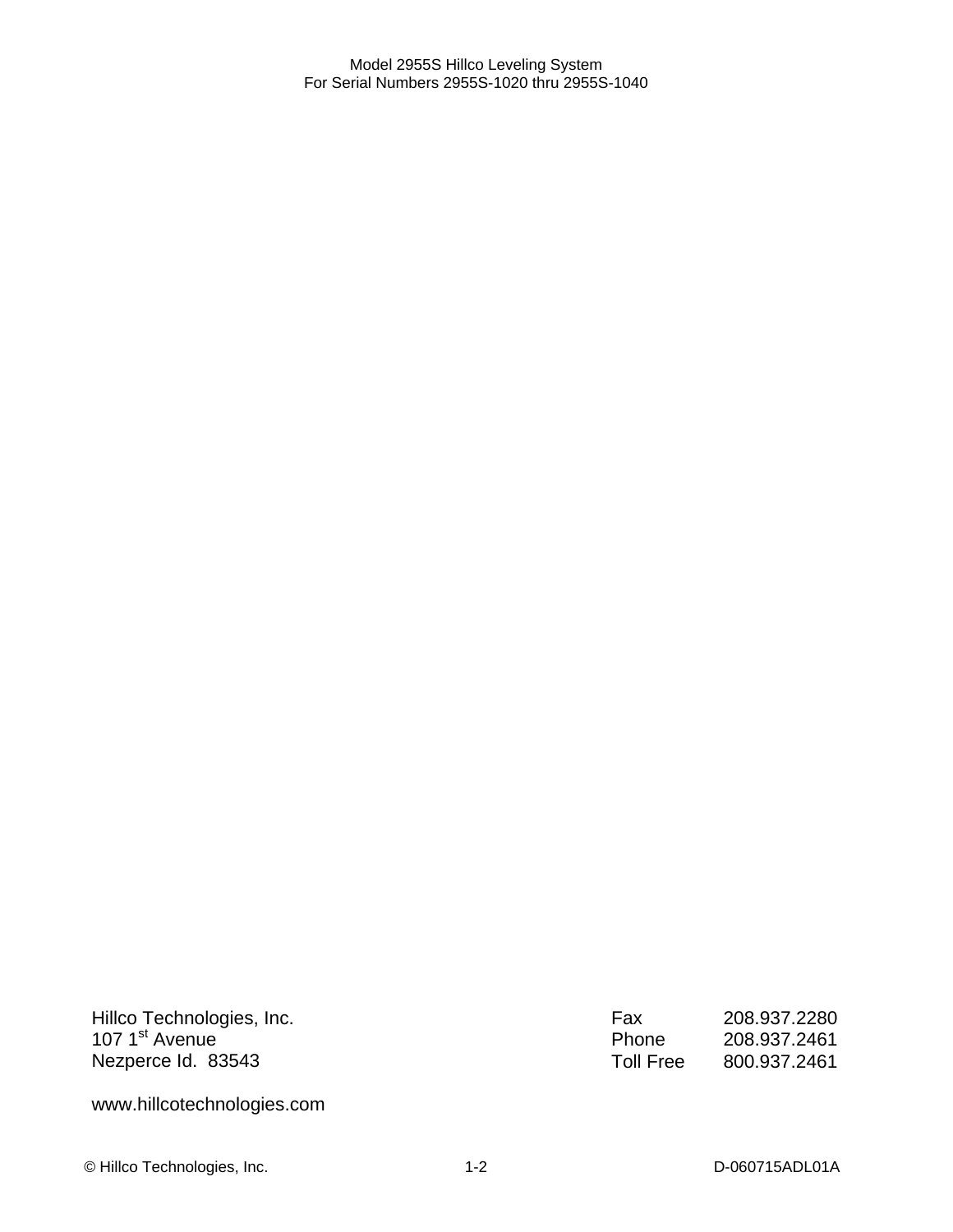### Model 2955S Hillco Leveling System For Serial Numbers 2955S-1020 thru 2955S-1040 **1** *GENERAL INFORMATION*

### *SERIAL NUMBER LOCATION*



### *TEXT FORMAT AND ILLUSTRATIONS*

The arrangement of this parts catalog is for easy identification of parts. All parts are illustrated in exploded views in proper relation to each other. Some diagrams refer to other pages for further information. Reference numbers used in the illustrations refer to line numbers in the part lists. The part lists appear to the right of all diagrams and correspond with those diagrams. Included in the part lists, along with the reference numbers are part numbers, part descriptions and the quantity of the part required per leveling system.

### *ABBREVIATIONS*

**SN** "Serial Number" refers to the serial number given to each leveling system (by Hillco Technologies), as well as the serial number given to the combine (by the specific combine manufacturer) the leveling system is installed upon. This abbreviation is used interchangeably in both instances. Each model 2800 Leveling System uses the following serial number format: 2800-XXXX (sequential numbers).

**ASM** "Assembly" refers to a whole grouping of parts (usually shown in the diagram corresponding with the page where "ASM" is shown unless otherwise noted). Some assemblies have parts that are sold separately, however some must be purchased as a single unit. Hillco Product Specialists will be able to assist you with any questions.

**NS** "Not Shown" refers to a part that is not depicted in the illustration.

### *RIGHT AND LEFT IDENTIFICATION*

The reference to right-hand and left-hand in this catalog is identified by the operator sitting in the operator's seat, looking toward the front of the machine (in normal forward travel).

### *PARTS ORDERS*

Orders must specify product model, serial number, correct part number, complete description, quantity required, method of shipment, shipping address, and billing address.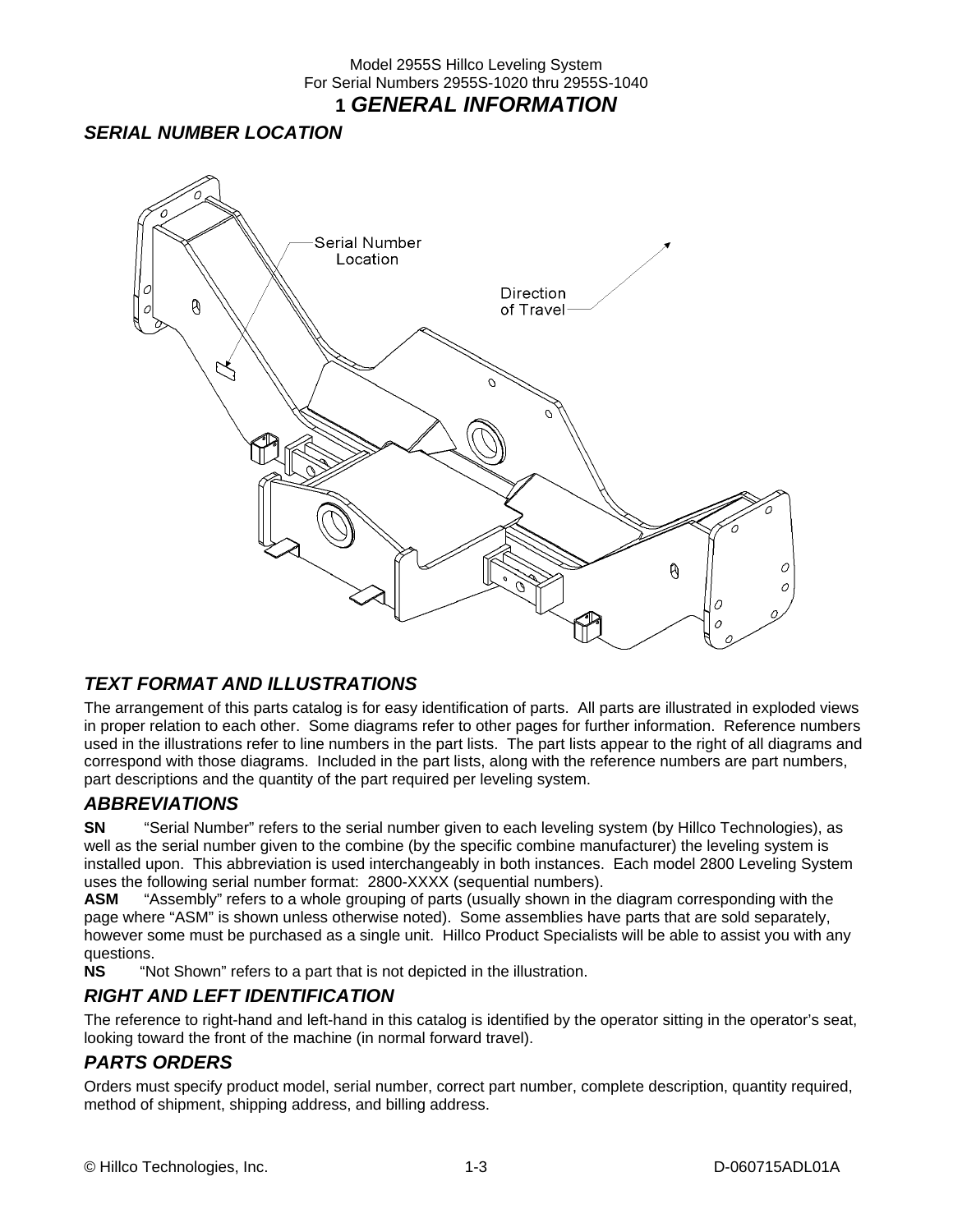# **2** *TRANSITION*

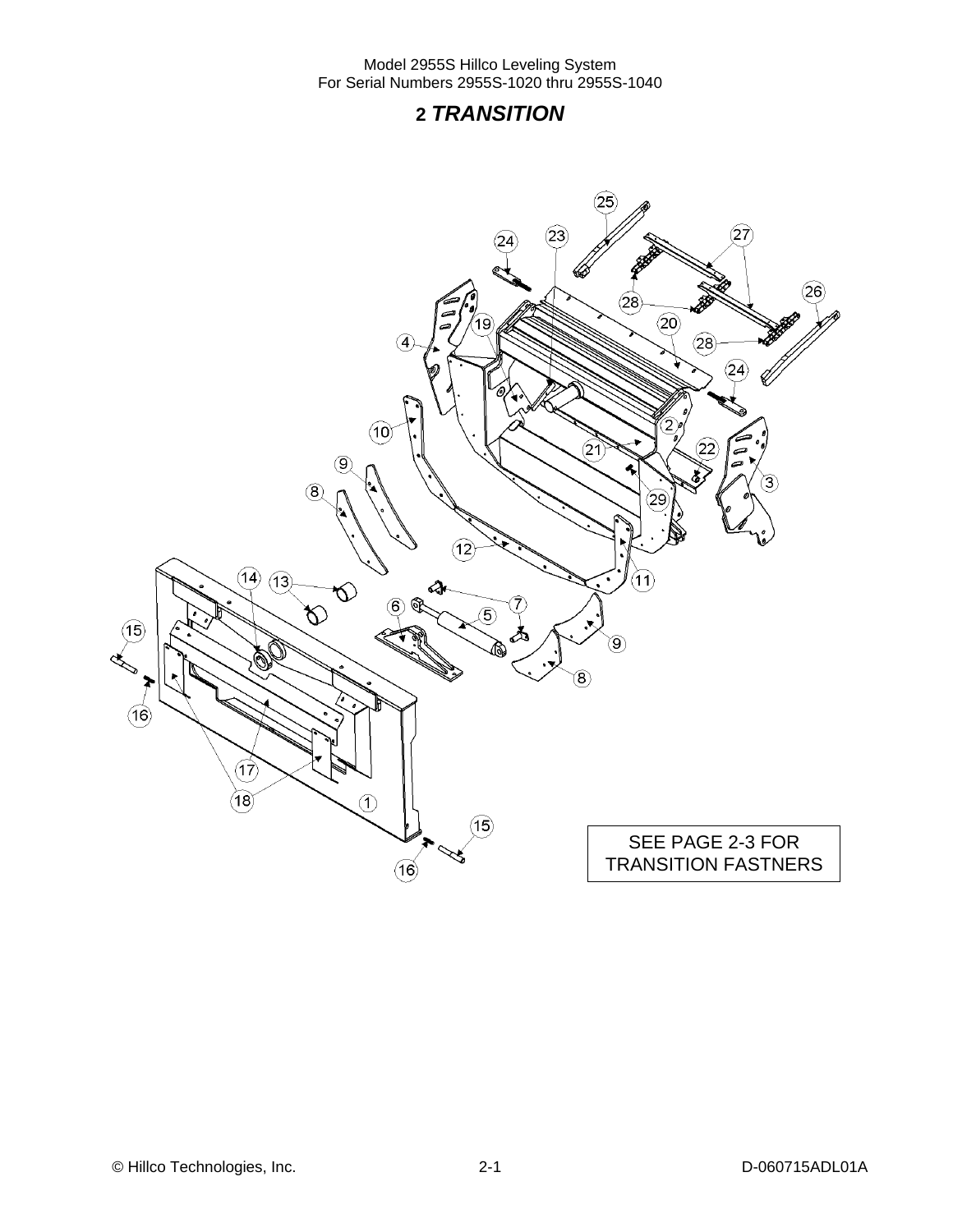|                | <b>TRANSITION COMPONENTS</b> |                |                                                               |                                                 |  |  |  |
|----------------|------------------------------|----------------|---------------------------------------------------------------|-------------------------------------------------|--|--|--|
| REF.           | PART NO.                     | QTY.           | <b>PART NAME</b>                                              | <b>NOTES</b>                                    |  |  |  |
| 1              | LA-253163                    | 1              | <b>TA ASM</b>                                                 |                                                 |  |  |  |
| $\overline{c}$ | LA-253223                    | 1              | TT ASM, FRONT                                                 |                                                 |  |  |  |
| 3              | LA-260891                    | 1              | TT ASM, REAR LEFT                                             |                                                 |  |  |  |
| 4              | LA-260771                    | 1              | TT ASM, REAR RIGHT                                            |                                                 |  |  |  |
| 5              | HC-138581                    | 1              | CYLINDER, SLAVE                                               | **SEE HYDRAULIC PAGE 8-2                        |  |  |  |
| 6              | LA-250713                    | 1              | TM ASM, SLAVE CYLINDER ROD MOUNT                              |                                                 |  |  |  |
| $\overline{7}$ | LA-253882                    | $\overline{2}$ | LM ASM, PIN                                                   |                                                 |  |  |  |
| 8              | LP-250551                    | $\overline{2}$ | TM UHMW, BACKING WEARPAD                                      |                                                 |  |  |  |
| 9              | LM-250541                    | $\overline{2}$ | TM PLT, BACKING                                               |                                                 |  |  |  |
| 10             | LM-250571                    | $\overline{1}$ | TM UHMW, RIGHT WEARPAD                                        |                                                 |  |  |  |
| 11             | LM-250561                    | 1              | TM UHMW, LEFT WEARPAD                                         |                                                 |  |  |  |
| 12             | LM-250581                    | 1              | TM UHMW, BOTTOM WEARPAD                                       |                                                 |  |  |  |
| 13             | LTP-241721                   | $\overline{2}$ | <b>BUSHING, PIVOT</b>                                         |                                                 |  |  |  |
| 14             | LM-226841                    | 1              | TM COLLAR, PIVOT                                              |                                                 |  |  |  |
| 15             | LM-229192                    | $\overline{2}$ | TM ROD, LOCK                                                  |                                                 |  |  |  |
| 16             | MC-135531                    | $\overline{2}$ | TM SPRING, LOCK PIN                                           |                                                 |  |  |  |
| 17             | LP-253452                    | $\mathbf{1}$   | TM PLATE, TOP SHIELD                                          |                                                 |  |  |  |
| 18             | LP-250533                    | $\overline{2}$ | TM PLT, LEFT & RIGHT SHIELD                                   |                                                 |  |  |  |
| 19             | LP-260791                    | $\overline{2}$ | TM SHEET, ANTI-LEAK                                           |                                                 |  |  |  |
| 20             | LP-260901                    | 1              | TM SHIELD, TOP                                                |                                                 |  |  |  |
| 21             | LP-260911                    | $\mathbf{1}$   | TM PLATE, FLEX FLOOR                                          |                                                 |  |  |  |
| 22             | LM-260821                    | $\overline{2}$ | TM BUSHING, PIVOT OUTER                                       |                                                 |  |  |  |
| 23             | LP-261351                    | $\overline{2}$ | TM UHMW, THROAT SEAL                                          |                                                 |  |  |  |
| 24             | LA-261021                    | $\overline{2}$ | TM ASM, DRAG LINK                                             |                                                 |  |  |  |
| 25             | LA-260851                    | $\mathbf{1}$   | TM ARM ASM, FEEDER DRUM RHT                                   |                                                 |  |  |  |
| 26             | LA-260861                    | $\mathbf{1}$   | TM ARM ASM, FEEDER DRUM LFT                                   |                                                 |  |  |  |
| 27             | MC-143451                    | $\overline{2}$ | FEEDER CHAIN SLAT, 9560 STS                                   | JD PART NUMBER H203392                          |  |  |  |
| 28             | MC-143631                    | 3              | CA 557 FEEDER CHAIN, 6-PIN                                    | LENGHTENS ORIGINAL FEEDER<br><b>HOUSE CHAIN</b> |  |  |  |
| 29             | MC-143591                    | $\overline{7}$ | SPRING, COMPRESSION .703 OD X 1.09<br>LENGTH X .125 WIRE DIA. |                                                 |  |  |  |
| <b>NS</b>      | MC-141331                    | 3              | CONNECTING LINK, JD HD CHAIN                                  |                                                 |  |  |  |
| <b>NS</b>      | MC-142261                    | 6              | S-WIRE KEEPER PINS                                            | JD PART NUMBER H204865                          |  |  |  |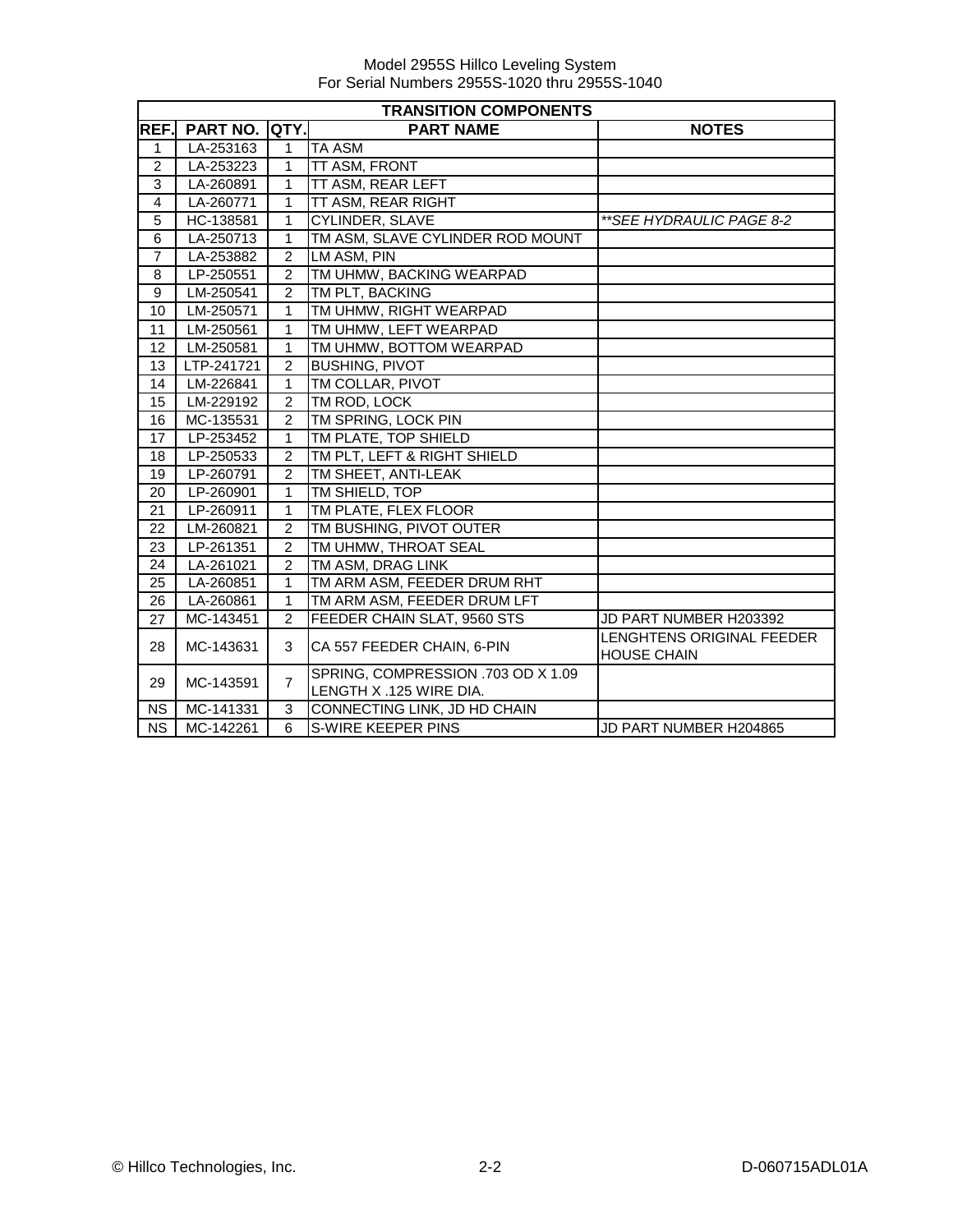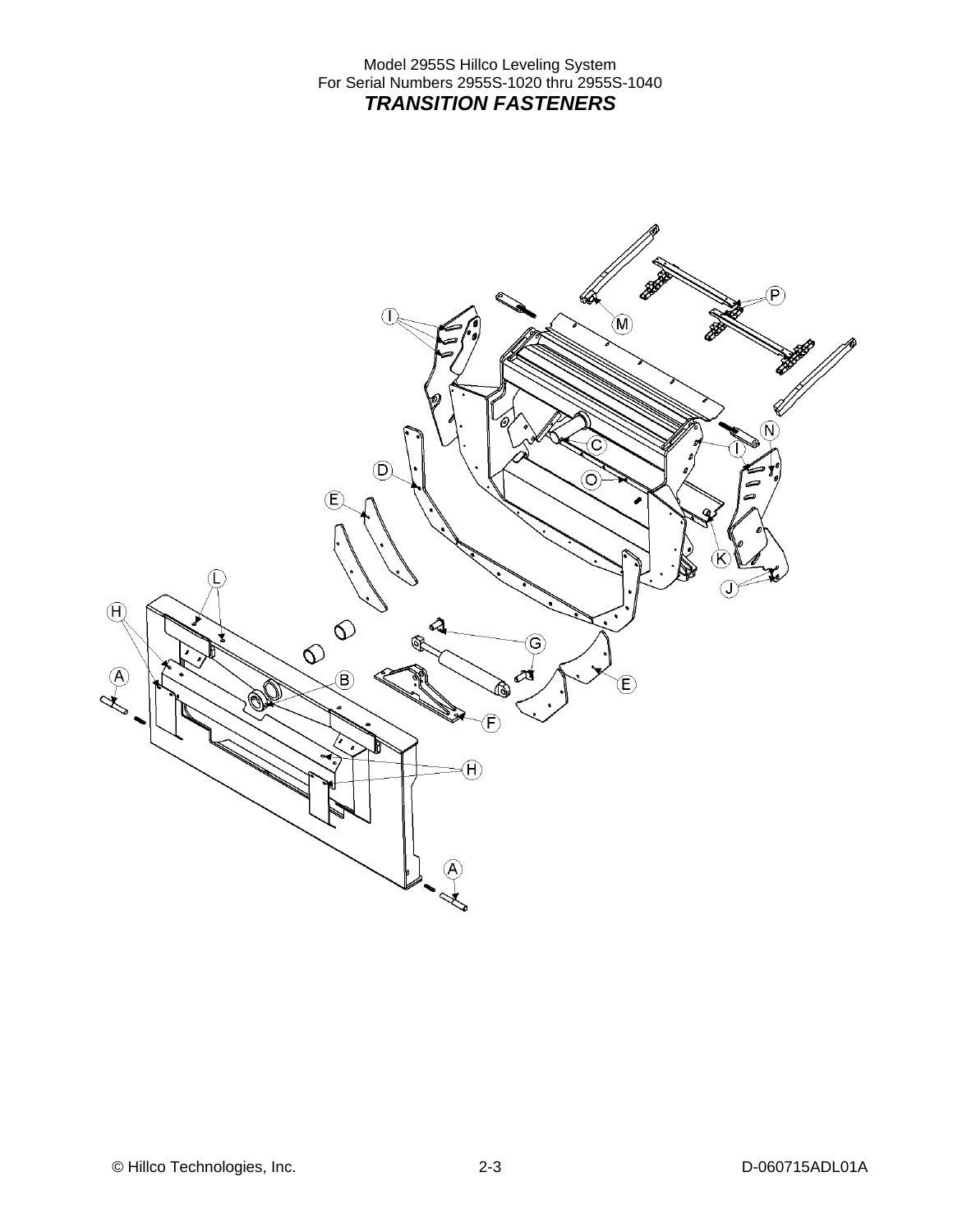|                         | <b>TRANSITION FASTENERS</b> |                |                                |                                                         |  |  |
|-------------------------|-----------------------------|----------------|--------------------------------|---------------------------------------------------------|--|--|
| REF.                    | PART NO.                    | QTY.           | <b>PART NAME</b>               | <b>NOTES</b>                                            |  |  |
| A                       | F-HC-10M070E                | $\mathfrak{p}$ | HC-10.9 M10 X 1.5 X 70         | <b>HEADER LOCK PINS</b>                                 |  |  |
| B                       | F-HC-16M120E                | 1              | HC-10.9 M16 X 2.00 X 120       | <b>MAIN PIVOT PIN COLLAR</b>                            |  |  |
| B                       | F-HNS-16ME                  | 1              | HN-10.9 M16 X 2.00 STV         | <b>MAIN PIVOT PIN COLLAR</b>                            |  |  |
| $\overline{\text{c}}$   | F-MB-14NR40                 | 4              | MACH BUSH 14 GA NR 2-1/2" ID   | <b>MAIN PIVOT PIN</b>                                   |  |  |
| D                       | F-FHS-8M030E                | 17             | FHSC-10.9 M8 X 1.25 X 30       | <b>UHMW FACE PLATE</b>                                  |  |  |
| D                       | F-HNS-8ME                   | 17             | HN-10.9 M8 X 1.25 STV          | <b>UHMW FACE PLATE</b>                                  |  |  |
| E                       | F-HCF-12M040E               | 6              | FLHC-10.9 M12 X 1.75 X 40      | <b>BACKING PLATES</b>                                   |  |  |
| $\overline{\mathsf{F}}$ | F-HNF-16ME                  | 3              | FLHN-10.9 M16 X 2.00           | <b>SLAVE CYLINDER ROD MOUNT</b>                         |  |  |
| $\overline{F}$          | F-HCF-16M040E               | 3              | FLHC-10.9 M16 X 2.00 X 40      | SLAVE CYLINDER ROD MOUNT                                |  |  |
| G                       | F-HCF-10M035E               | $\overline{2}$ | FLHC-10.9 M10 X 1.50 X 35      | SLAVE CYLINDER MOUNT PIN                                |  |  |
| G                       | F-HNS-10ME                  | $\overline{2}$ | HN-10.9 M10 X 1.5 STV          | SLAVE CYLINDER MOUNT PIN                                |  |  |
| H                       | F-HNF-08ME                  | 12             | FLHN-10.9 M8 X 1.25            | <b>SHIELDS</b>                                          |  |  |
| H                       | F-HCF-8M020E                | 12             | FLHC-10.9 M8 X 1.25 X 20       | <b>SHIELDS</b>                                          |  |  |
| $\mathsf{I}$            | F-CB-16M050E                | 9              | CARR-10.9 M16 X 2.0 X 50       | CONNECTS FRONT & REAR THROATS                           |  |  |
| $\mathbf{I}$            | F-HNF-16ME                  | 9              | FLHN-10.9 M16 X 2.00           | <b>CONNECTS FRONT &amp; REAR THROATS</b>                |  |  |
| $\mathbf{I}$            | MC-143641                   | 9              | FW 17.5 X 56 X 5               | CONNECTS FRONT & REAR THROATS                           |  |  |
| J                       | F-CB-16M050E                | $\overline{4}$ | CARR-10.9 M16 X 2.0 X 50       | REAR THROAT TO FEEDERHOUSE                              |  |  |
| $\overline{\mathsf{K}}$ | F-HCF-16M040E               | $\overline{2}$ | FLHC-10.9 M16 X 2.0 X 40       | <b>TRANSITION PIVOT BOLTS</b>                           |  |  |
| $\overline{\mathsf{K}}$ | MC-143641                   | $\overline{2}$ | FW 17.5 X 56 X 5               | <b>TRANSITION PIVOT BOLTS</b>                           |  |  |
| L                       | F-HNF-16ME                  | 4              | FLHN-10.9 M16 X 2.00 NUT       | HEADER TOP SPACER PLATES                                |  |  |
| M                       | F-PCT-02X16                 | $\overline{2}$ | PIN COTTER 1/8 X 1             | PINS FOR FEEDER DRUM ARMS                               |  |  |
| N                       | F-HC-16M050E                | $\overline{2}$ | HC-10.9 M16 X 2.0 X 50         | DRILLED HOLE TRANSITION TO<br><b>FEEDERHOUSE</b>        |  |  |
| N                       | F-HNF-16ME                  | $\overline{2}$ | FLHN-10.9 M16 X 2.00           | DRILLED HOLE TRANSITION TO<br>FEEDERHOUSE               |  |  |
| O                       | F-CB-10M050F                | $\overline{7}$ | CARR-8.8 M10 X 1.50 X 50       | <b>FLOOR HINGE</b>                                      |  |  |
| O                       | F-HNN-10MF                  | $\overline{7}$ | HN-8.8 M10 X 1.50 NYLOCK       | <b>FLOOR HINGE</b>                                      |  |  |
| P                       | F-HC-8M020E                 | 8              | HC-10.9 M8 X 1.25 X 20         | FEEDER CHAIN SLATS TO CHAIN - JD<br>PART NUMBER 19M7881 |  |  |
| P                       | F-HNS-8ME                   | 8              | <b>I</b> HN-10.9 M8 X 1.25 STV | FEEDER CHAIN SLATS TO CHAIN - JD<br>PART NUMBER E64256  |  |  |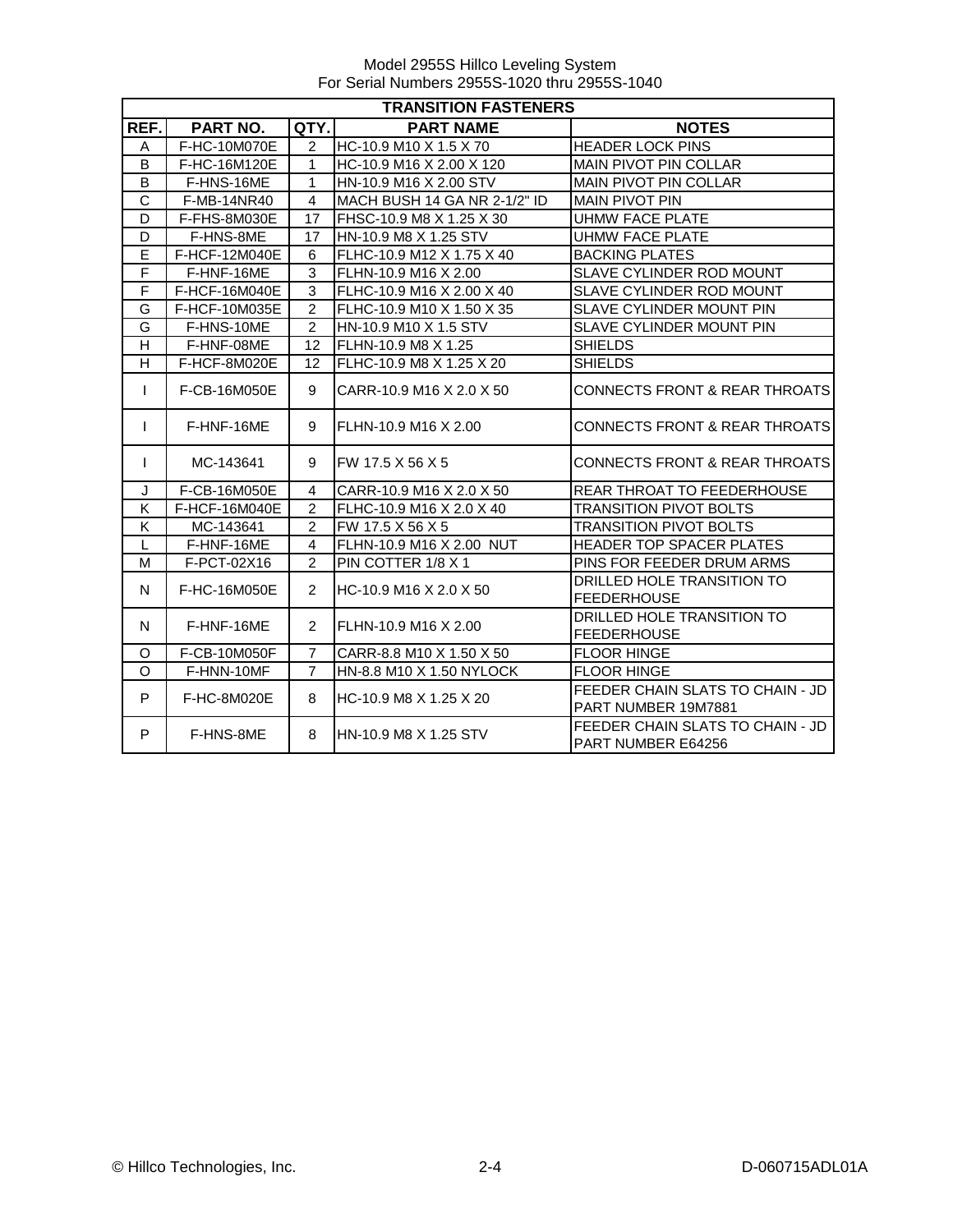**3** *CARRIAGE* 

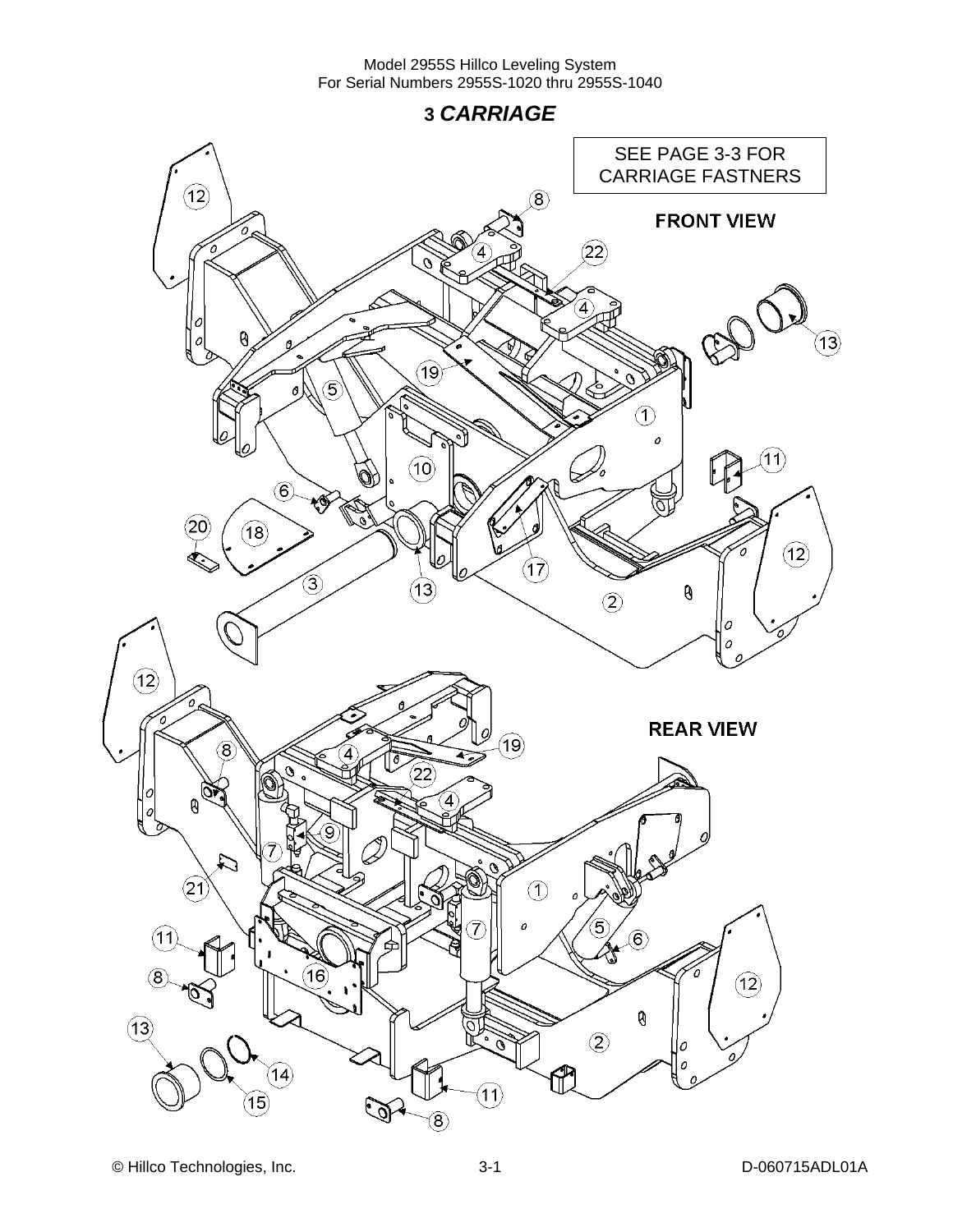|                        | <b>CARRIAGE COMPONENTS</b> |                |                                                         |                                                  |  |  |  |
|------------------------|----------------------------|----------------|---------------------------------------------------------|--------------------------------------------------|--|--|--|
| REF.                   | PART NO.                   | QTY.           | <b>PART NAME</b>                                        | <b>NOTES</b>                                     |  |  |  |
| 1                      | LA-253443                  | 1              | CO ASM                                                  |                                                  |  |  |  |
| $\overline{2}$         | LA-253082                  | 1              | <b>CU ASM</b>                                           |                                                  |  |  |  |
| 3                      | LA-247482                  | 1              | CM ASM, MAIN PVT PIN                                    |                                                  |  |  |  |
| 4                      | LA-235711                  | $\overline{2}$ | CM PLATE ASM, TOP                                       |                                                  |  |  |  |
| $\overline{5}$         | HC-140341                  | $\mathbf{1}$   | <b>CYLINDER, MASTER</b>                                 | ** SEE HYDRAULIC PAGE 8-2                        |  |  |  |
| $\overline{6}$         | LA-253882                  | $\overline{2}$ | LM ASM, PIN                                             |                                                  |  |  |  |
| $\overline{7}$         | HC-140312                  | $\overline{2}$ | CYLINDER, MAIN LEVELING                                 | ** SEE HYDRAULIC PAGE 8-2                        |  |  |  |
| 8                      | LA-230552                  | 4              | CM PIN ASM, MAIN CYLINDER                               |                                                  |  |  |  |
| 9                      | HC-138901                  | $\overline{2}$ | <b>VALVE, COUNTERBALANCE</b>                            | **SEE HYDRAULIC PAGE 8-2                         |  |  |  |
| 10                     | LM-260591                  | 1              | CM PLATE, TRANSMISSION MOUNT                            |                                                  |  |  |  |
| 11                     | LP-254431                  | $\overline{2}$ | LM PLATE, CYLINDER STOP                                 |                                                  |  |  |  |
| 12                     | LP-230241                  | $\overline{2}$ | CM CAP, AXLE                                            |                                                  |  |  |  |
| 13                     | LP-247961                  | $\overline{2}$ | CM BUSHING, PIVOT                                       |                                                  |  |  |  |
| 14                     | MC-138651                  | 1              | SNAP RING 4"                                            |                                                  |  |  |  |
| 15                     | MC-138641                  | $1 - 4$        | WASHER 4.016" ID X 4.764" OD X .048"                    |                                                  |  |  |  |
| 16                     | LP-261431                  | $\mathbf{1}$   | EM PLATE, ELECTRICAL MOUNT                              |                                                  |  |  |  |
| 17                     | LP-261531                  | 1              | HM SUPPORT, HDR LIFT CYL HOSE                           |                                                  |  |  |  |
| 18                     | LP-261121                  | 1              | HM TABLE, HYDRO HOSE                                    |                                                  |  |  |  |
| 19                     | LA-261371                  | $\mathbf{1}$   | HM MOUNT ASM, HYDRO CLAMP                               |                                                  |  |  |  |
| 20                     | LM-261091                  | 3              | HM FLAT, CLAMP SPACER                                   |                                                  |  |  |  |
| 21                     | LA-255971                  | $\mathbf{1}$   | TAG, SERIAL NUMBER                                      |                                                  |  |  |  |
| 22                     | LM-258781                  | 1              | LM FLT, BRAKELINE BRKT                                  |                                                  |  |  |  |
|                        |                            |                | <b>CARRIAGE OPTIONS FOR COMBINES WITH DUAL TIRES;</b>   |                                                  |  |  |  |
|                        |                            |                | <b>REQUIRED ON 9560 STS COMBINES RUNNING DUAL TIRES</b> |                                                  |  |  |  |
| $\overline{\text{NS}}$ | LA-253141                  | $\mathbf{1}$   | LM ASM, 9.25 AXLE EXTENSION KIT                         |                                                  |  |  |  |
|                        |                            |                | <b>MISCELLANEOUS CARRIAGE COMPONENTS AND FASTENERS</b>  |                                                  |  |  |  |
| <b>NS</b>              | MC-142921                  | $\overline{2}$ | <b>EMERGENCY BRAKE CABLE</b>                            |                                                  |  |  |  |
| <b>NS</b>              | MC-141551                  | $\mathbf{1}$   | CABLE, SHIFT                                            | SUBS TO JOHN DEERE CABLE<br>PART NUMBER AH128356 |  |  |  |
| NS.                    | F-HNN-8MF                  | $\overline{2}$ | <b>HN-8.8 M8 X 1.25 NYLOCK</b>                          | NUT, FOR BRAKE CABLE                             |  |  |  |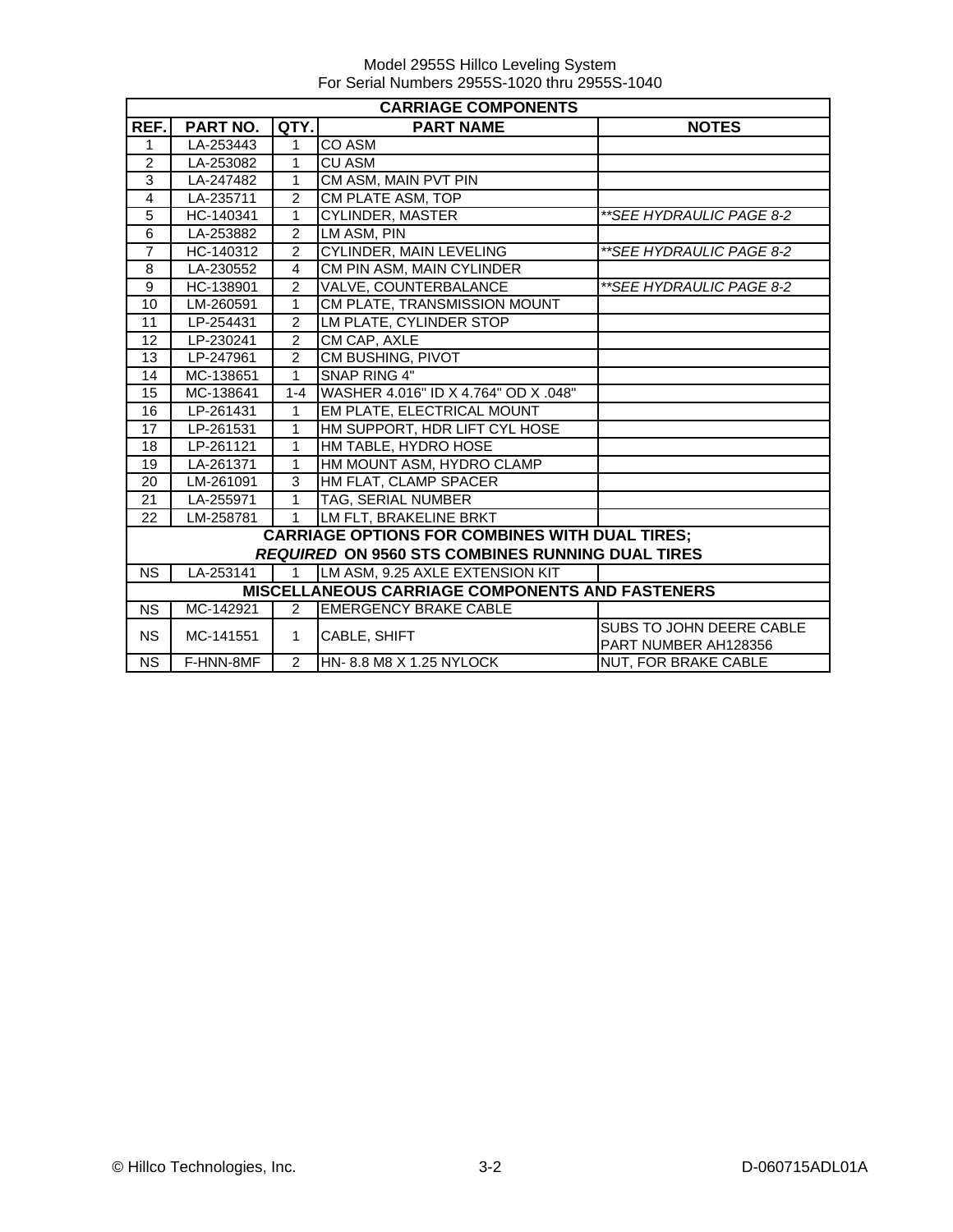### Model 2955S Hillco Leveling System For Serial Numbers 2955S-1020 thru 2955S-1040 *CARRIAGE FASTENERS*

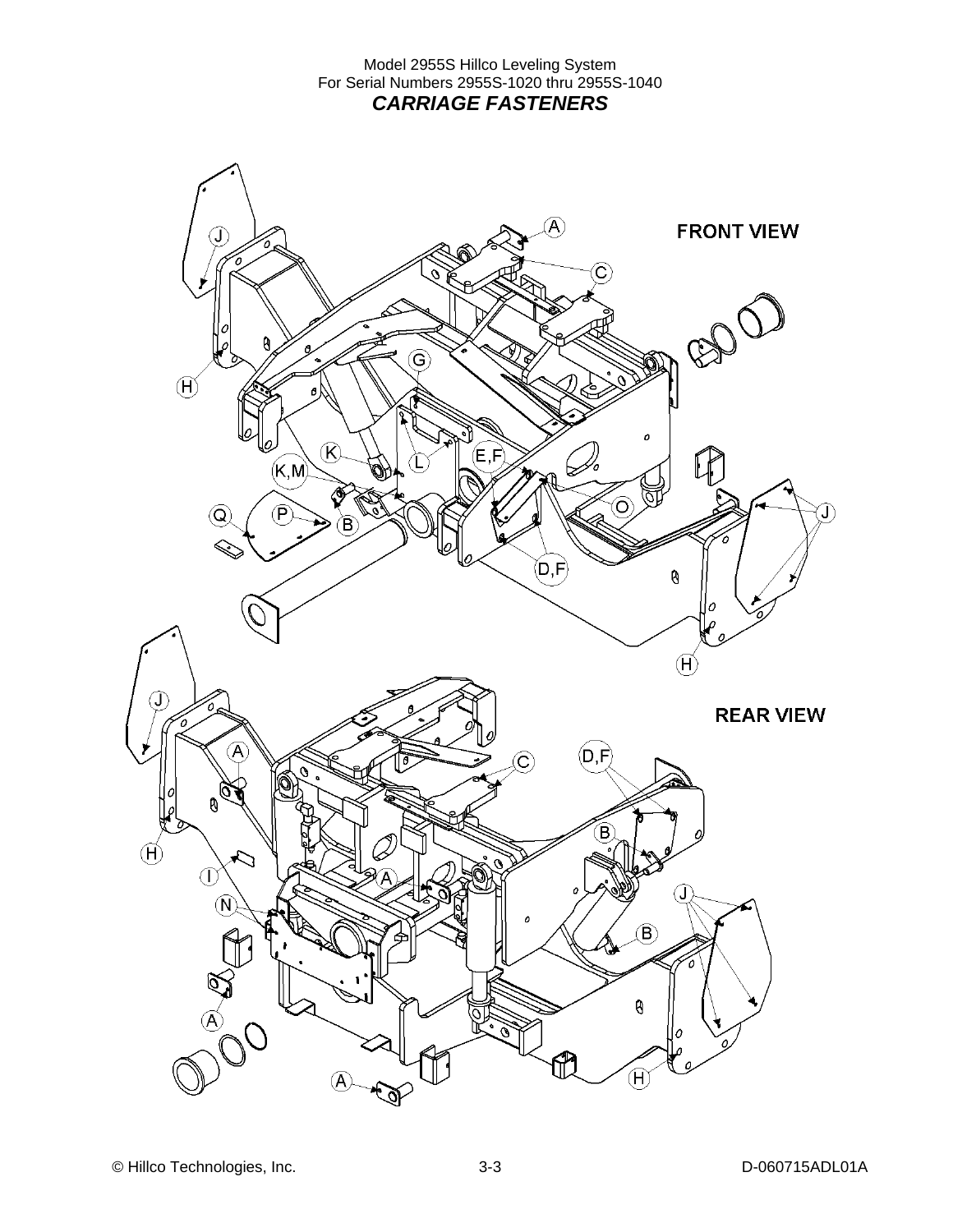|                         | <b>CARRIAGE FASTENERS</b> |                |                                            |                                                                                             |  |  |
|-------------------------|---------------------------|----------------|--------------------------------------------|---------------------------------------------------------------------------------------------|--|--|
| REF.                    | PART NO.                  | QTY.           | <b>PART NAME</b>                           | <b>NOTES</b>                                                                                |  |  |
| A                       | F-HCF-12M040F             | 4              | FLHC-8.8 M12 X 1.75 X 40                   | LEVELING CYL MNT PIN                                                                        |  |  |
| A                       | F-HNS-12ME                | 4              | HN-10.9 M12 X 1.75 STV                     | LEVELING CYL MNT PIN                                                                        |  |  |
| B                       | F-HCF-10M035E             | 2              | FLHC-10.9 M10 X 1.50 X 35                  | <b>MASTER CYL MNT PIN</b>                                                                   |  |  |
| B                       | F-HNS-10ME                | $\overline{2}$ | HN-10.9 M10 X 1.5 STV                      | <b>MASTER CYL MNT PIN</b>                                                                   |  |  |
| $\overline{C}$          | F-HC8-12C240              | 8              | HC8 3/4-10 X 15                            | <b>OVERCARRIAGE CLAMP</b>                                                                   |  |  |
| $\overline{\text{c}}$   | F-HNS-12C                 | 8              | <b>HN8 3/4-10 STV</b>                      | <b>OVERCARRIAGE CLAMP</b>                                                                   |  |  |
| D                       | F-HC-16M110E              | 6              | HC-10.9 M16 X 2.00 X 110                   | <b>OVERCARRIAGE FRONT RIGHT &amp;</b><br><b>BOTTOM LEFT</b>                                 |  |  |
| Ē                       | F-HC-16M120E              | 2              | HC-10.9 M16 X 2.00 X 120                   | OVERCARRIAGE FRONT LEFT TOP                                                                 |  |  |
| $\overline{\mathsf{F}}$ | F-FWHD-10                 | 8              | <b>FW 5/8 HD</b>                           | <b>OVERCARRIAGE FRONT</b>                                                                   |  |  |
| G                       | F-HNF-16ME                | 4              | FLHN-10.9 M16 X 2.00                       | BTM & TOP TRANSMISSION MNT<br><b>HOLES</b>                                                  |  |  |
| Н                       | F-SHC-24M080E             | $\overline{4}$ | SHCS 10.9-M24 X 3 X 80 ZINC                | <b>FINAL</b>                                                                                |  |  |
| $\mathbf{I}$            | F-UDS-#7X06               | $\overline{2}$ | SCREW, U-DRIVE #7 X 3/8                    | <b>SERIAL NUMBER PLATE</b>                                                                  |  |  |
| J                       | F-HCF-10M040E             | 8              | FLHC-10.9 M10 X 1.50 X 40                  | ORIGINAL AXLE COVER                                                                         |  |  |
| J                       | F-HNF-10ME                | $\overline{8}$ | FLHN-10.9 M10 X 1.50                       | ORIGINAL AXLE COVER                                                                         |  |  |
| J                       | F-FWF-06020               | 8              | 3/8 FW FENDER X 1-1/4                      | ORIGINAL AXLE COVER                                                                         |  |  |
| K                       | MC-143711                 | $\overline{4}$ | 2.00 X 75                                  | STUD, DOUBLE-ENDED-10.9 M16 X LOWER TRANSMISSION MOUNTING<br><b>HOLES ON PLATE &amp; UC</b> |  |  |
| L                       | MC-143721                 | $\overline{2}$ | STUD, DOUBLE-ENDED-10.9 M16 X<br>2.00 X 90 | UPPER TRANSMISSION MOUNTING<br><b>HOLES ON UC</b>                                           |  |  |
| M                       | F-HNF-16ME                | $\overline{2}$ | FLHN-10.9 M16 X 2.00                       | LOWER STUDS THAT HOLD PLATE TO<br>UC                                                        |  |  |
| N                       | F-HNF-08ME                | $\overline{4}$ | FLHN-10.9 M8 X 1.25                        | ELECTRICAL BOX TO OC                                                                        |  |  |
| N                       | F-HCF-8M020E              | $\overline{4}$ | FLHC- 10.9 M8 X 1.25 X 20                  | ELECTRICAL BOX TO OC                                                                        |  |  |
| $\Omega$                | F-HCF-8M020E              | 3              | IFLHC-10.9 M8 X 1.25 X 20                  | HOSE CLAMPS FOR HDR LIFT CYL<br><b>HOSES</b>                                                |  |  |
| O                       | F-HNF-8ME                 | 3              | FLHN-10.9 M8 X 1.25                        | HOSE CLAMPS FOR HDR LIFT CYL<br><b>HOSES</b>                                                |  |  |
| P                       | F-HCF-8M020E              | $\overline{2}$ | FLHC-10.9 M8 X 1.25 X 20                   | <b>HYDRO HOSE TABLE TO</b><br><b>TRANSMISSION</b>                                           |  |  |
| Q                       | F-HCF-8M020E              | $\mathbf{1}$   | FLHC-10.9 M8 X 1.25 X 20                   | <b>CASE DRAIN HOSE</b>                                                                      |  |  |
| Q                       | F-HNF-08ME                | $\overline{2}$ | FLHN-10.9 M8 X 1.25                        | <b>CASE DRAIN HOSE</b>                                                                      |  |  |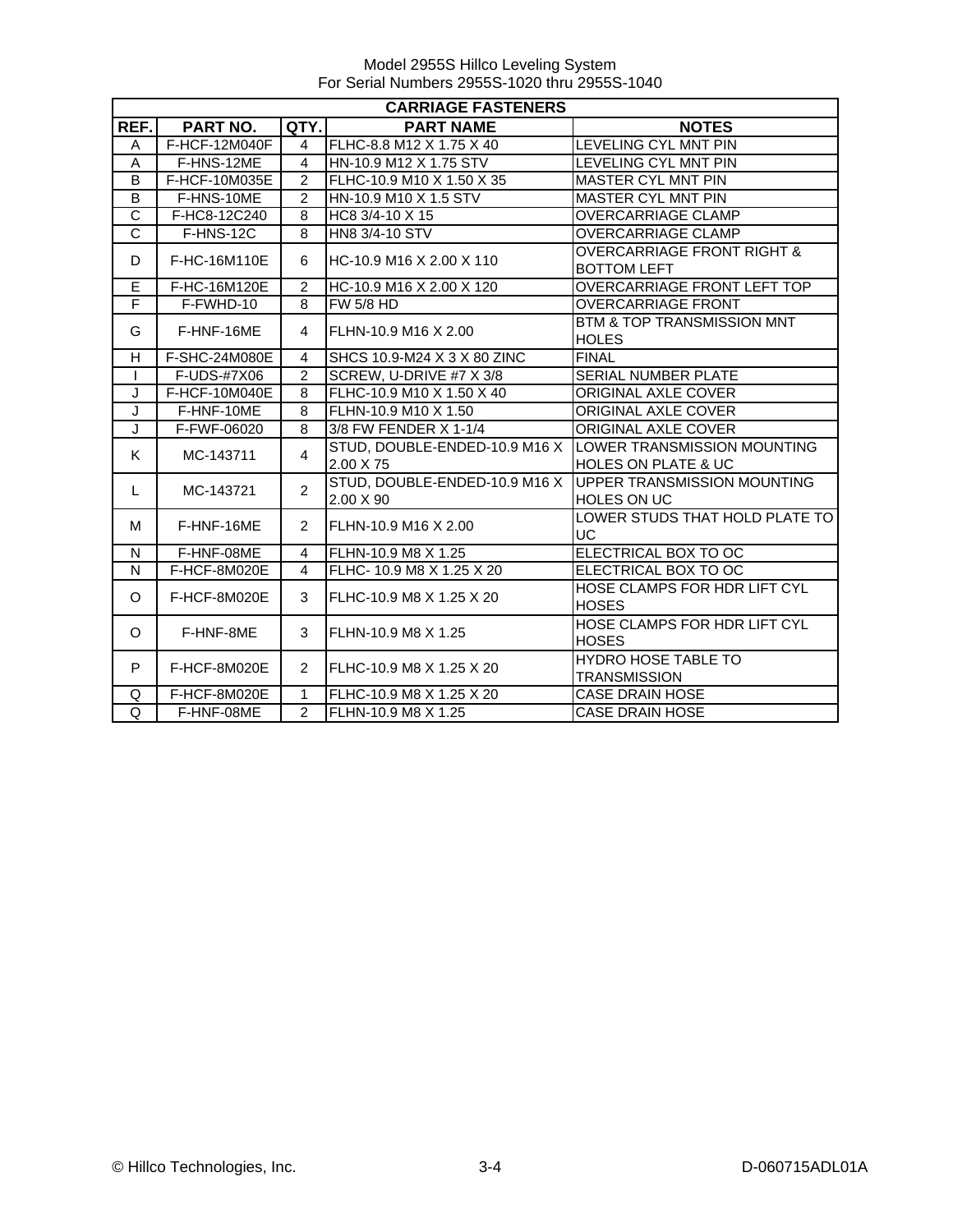Model 2955S Hillco Leveling System For Serial Numbers 2955S-1020 thru 2955S-1040 *SHIFT LINKAGE ASSEMBLY* 

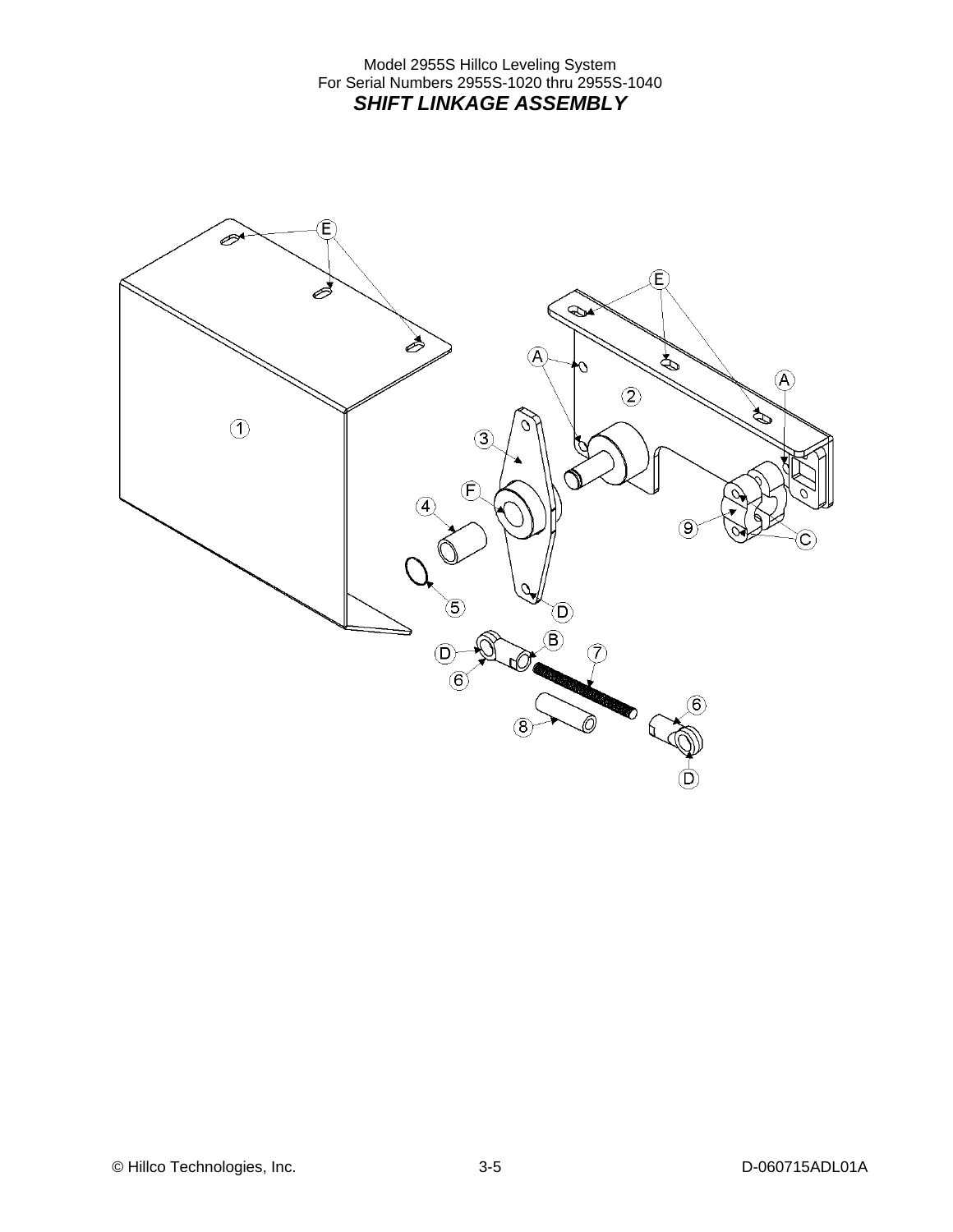|                | <b>SHIFT LINKAGE ASSEMBLY</b> |                |                                           |                                                  |  |  |
|----------------|-------------------------------|----------------|-------------------------------------------|--------------------------------------------------|--|--|
| REF.           | <b>PART NO.</b>               | QTY.           | <b>PART NAME</b>                          | <b>DESCRIPTION</b>                               |  |  |
| 1              | LP-261651                     | 1              | LM SHIELD, SHIFT LINKAGE                  |                                                  |  |  |
| $\overline{2}$ | LA-261631                     | 1              | LM ASM, LINKAGE MOUNT                     |                                                  |  |  |
| 3              | LA-261621                     | 1              | LM ASM, LINKAGE ARM                       |                                                  |  |  |
| 4              | MC-143781                     | 1              | SLEEVE BEARING, NYLON, 3/4" ID<br>X 1" OD | <b>PIVOT ARM ASM</b>                             |  |  |
| 5              | MC-143771                     | 1              | SNAP RING, EXTERNAL, .750                 | <b>SECURES ARM ASM TO</b><br><b>MOUNTING ASM</b> |  |  |
| 6              | MC-143751                     | 2              | <b>BALL JOINT, SHIFT LINKAGE</b>          | SUBS TO JD PART NUMBER<br>AH125958               |  |  |
| $\overline{7}$ | LM-261611                     | 1              | LM ALL THREAD, SHIFT LINKAGE              |                                                  |  |  |
| 8              | LM-261601                     | 1              | LM PIPE, ALL THREAD STIFFNER              |                                                  |  |  |
| 9              | MC-143761                     | $\mathbf{1}$   | <b>CLAMP, SHIFT CABLE</b>                 | <b>SUBS TO JD PART NUMBER</b><br>H133047         |  |  |
|                |                               |                | <b>SHIFT LINKAGE FASTENERS</b>            |                                                  |  |  |
| REF.           | PART NO.                      | QTY.           | <b>PART NAME</b>                          | <b>WHERE USED</b>                                |  |  |
| A              | F-HCF-10M035E                 | 3              | FLHC-10.9 M10 X 1.50 X 35                 | MOUNTS SHIFT LINKAGE TO<br>TRANSMISSION          |  |  |
| B              | F-HNJ-10MF                    | 3              | HN-8.8 M10 X 1.50 JAM                     | ALL THREAD TO BALL JOINTS                        |  |  |
| C              | F-HCF-08M070E                 | $\mathfrak{p}$ | FLHC-10.9 M8 X 1.25 X 70                  | <b>SHIFT LINKAGE CLAMPS</b>                      |  |  |
| C              | F-HNF-08ME                    | $\mathfrak{p}$ | FLHN-10.9 M8 X 1.25                       | <b>SHIFT LINKAGE CLAMPS</b>                      |  |  |
| D              | F-HNF-10ME                    | $\mathcal{P}$  | FLHN-10.9 M10 X 1.50                      | SECURES BALL JOINTS TO<br><b>SHIFTING ARMS</b>   |  |  |
| E              | F-HCF-8M020E                  | 3              | FLHC-10.9 M8 X 1.25 X 20                  | SHIELD                                           |  |  |
| E              | F-HNF-08ME                    | 3              | FLHN-10.9 M8 X 1.25                       | <b>SHIELD</b>                                    |  |  |
| F              | F-MB-18WR12                   | 4              | MACHINE BUSHING 18 GA, WR 3/4<br>ID       | SHIFT LINKAGE PIVOT SPACER                       |  |  |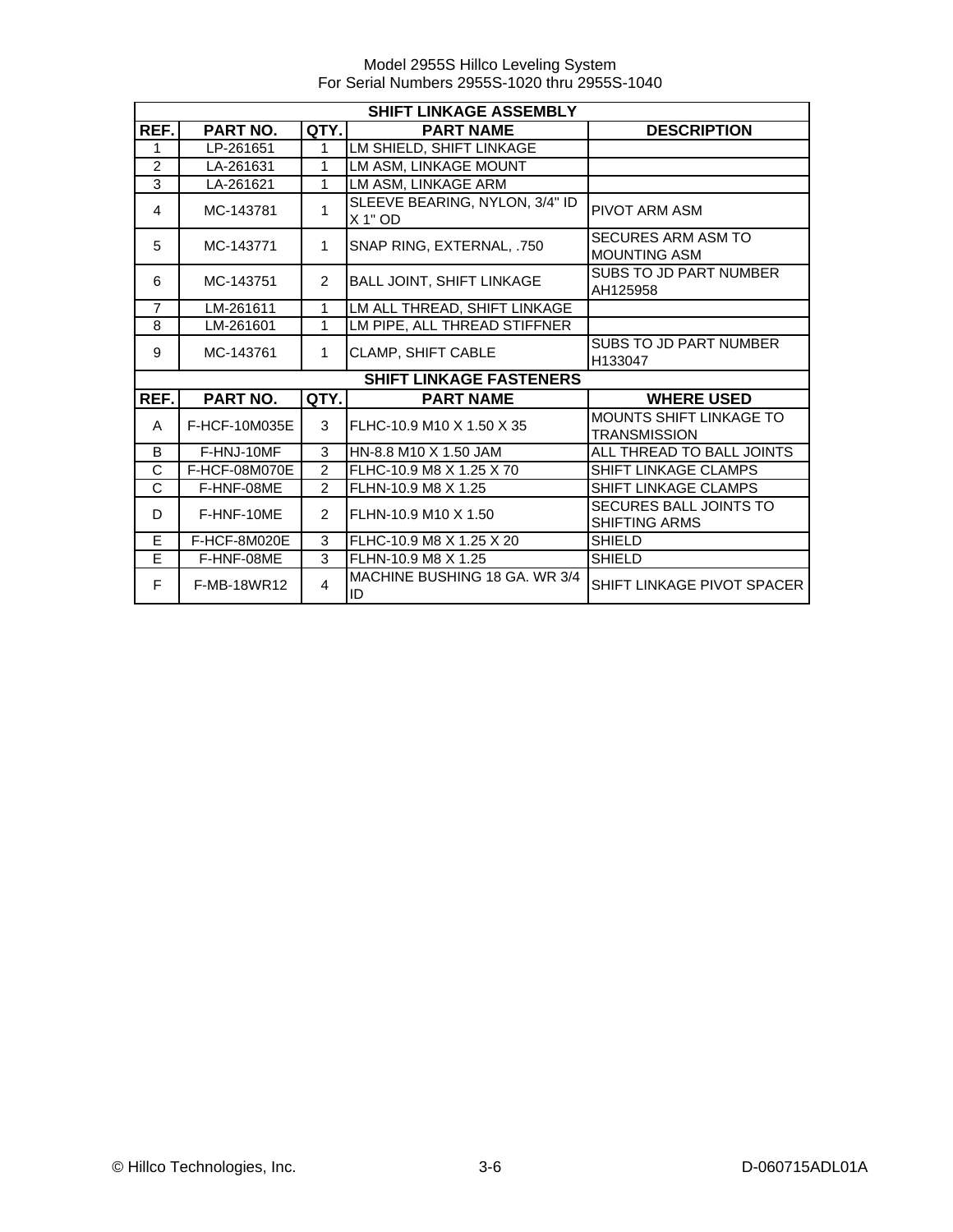# **4** *DROP AXLE*



Rod Mount Assembly (LA-246702), however they cannot be seen in this view. The leader is pointing to the general area where they will be found.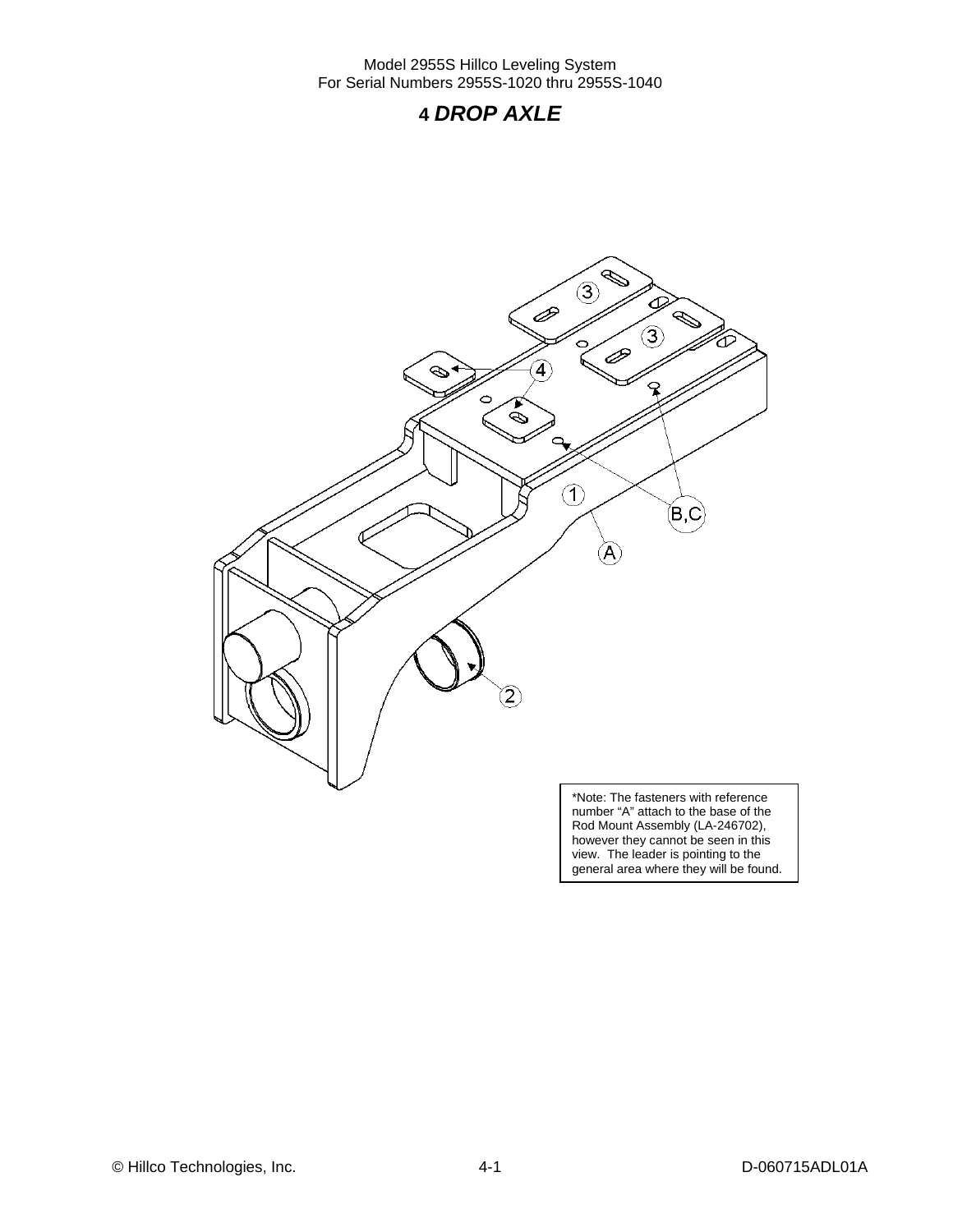|                | <b>DROP AXLE COMPONENTS</b>                                |                |                            |                   |  |  |  |
|----------------|------------------------------------------------------------|----------------|----------------------------|-------------------|--|--|--|
| <b>REF.</b>    | <b>DESCRIPTION</b><br>PART NO.<br>QTY.<br><b>PART NAME</b> |                |                            |                   |  |  |  |
| -1             | LA-246702                                                  | 1              | <b>DA ASM</b>              |                   |  |  |  |
| $\overline{2}$ | LP-235092                                                  |                | LM BUSHING, DA PIVOT       |                   |  |  |  |
| 3              | LP-261671                                                  | 2              | DA PLATE, REAR SUPPORT     |                   |  |  |  |
| 4              | LP-261681                                                  | $\overline{2}$ | DA PLATE, FRONT SUPPORT    |                   |  |  |  |
|                |                                                            |                |                            |                   |  |  |  |
|                |                                                            |                | <b>DROP AXLE FASTENERS</b> |                   |  |  |  |
| REF.           | PART NO.                                                   | QTY.           | <b>PART NAME</b>           | <b>WHERE USED</b> |  |  |  |
| A              | F-HC-16M250E                                               | 4              | HC-10.9 M16 X 2.00 X 250   | <b>DROP AXLE</b>  |  |  |  |
| A              | F-HNS-16ME                                                 | 4              | IHN-10.9 M16 X 2.00 STV    | <b>DROP AXLE</b>  |  |  |  |
| B              | F-HCF-16M060E                                              | 6              | FLHC- 10.9 M16 X 2.00 X 60 | <b>DROP AXLE</b>  |  |  |  |
|                |                                                            |                |                            |                   |  |  |  |
| B              | F-HNS-16ME                                                 | 6              | IHN-10.9 M16 X 2.00 STV    | <b>DROP AXLE</b>  |  |  |  |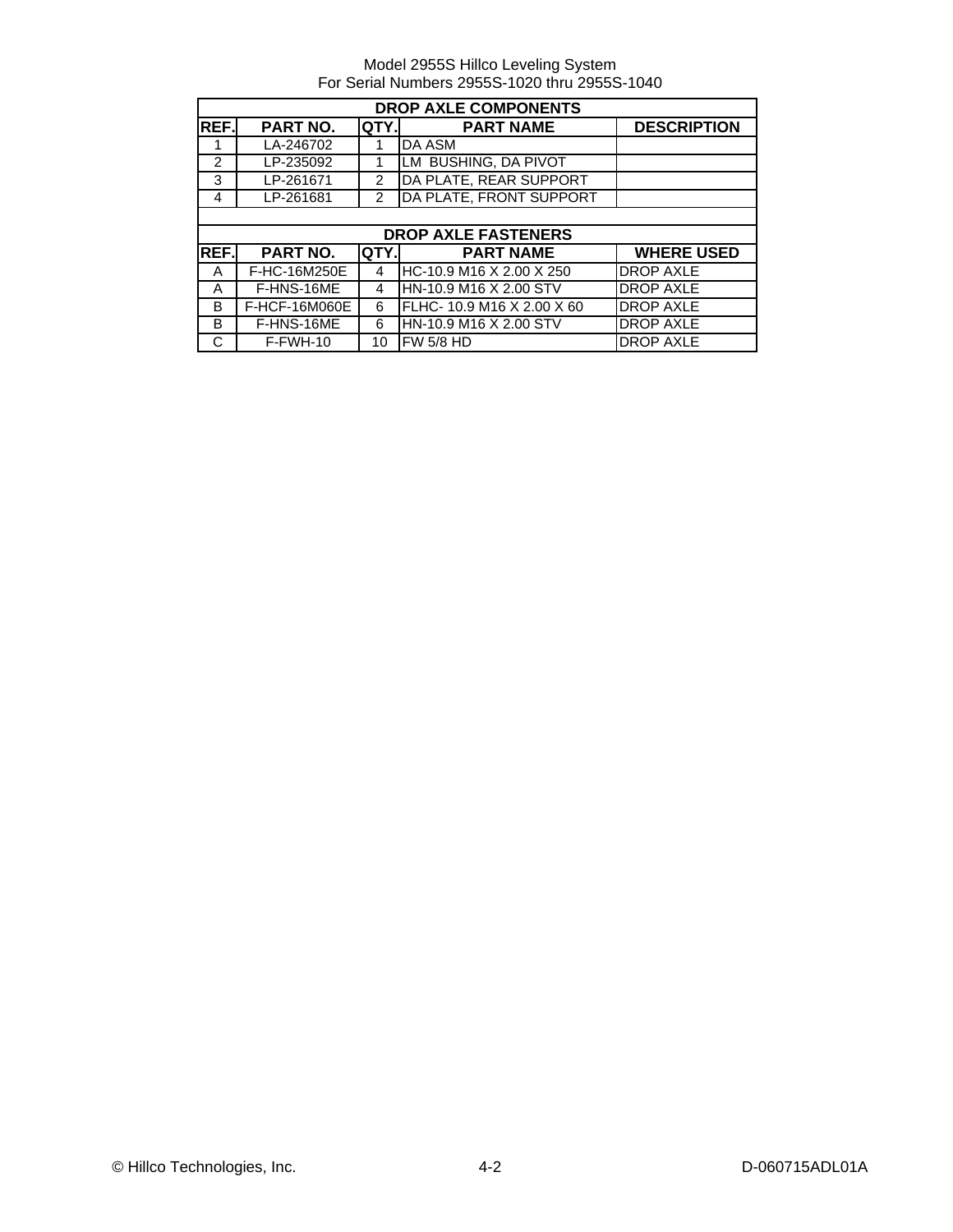**5** *ELECTRICAL BOX AND CONNECTORS* 



\*\*Note: Line item numbers '5' and '6' refer to complete assemblies. The complete assemblies are not shown in this diagram. See page 5-3 for a picture of the complete assembly.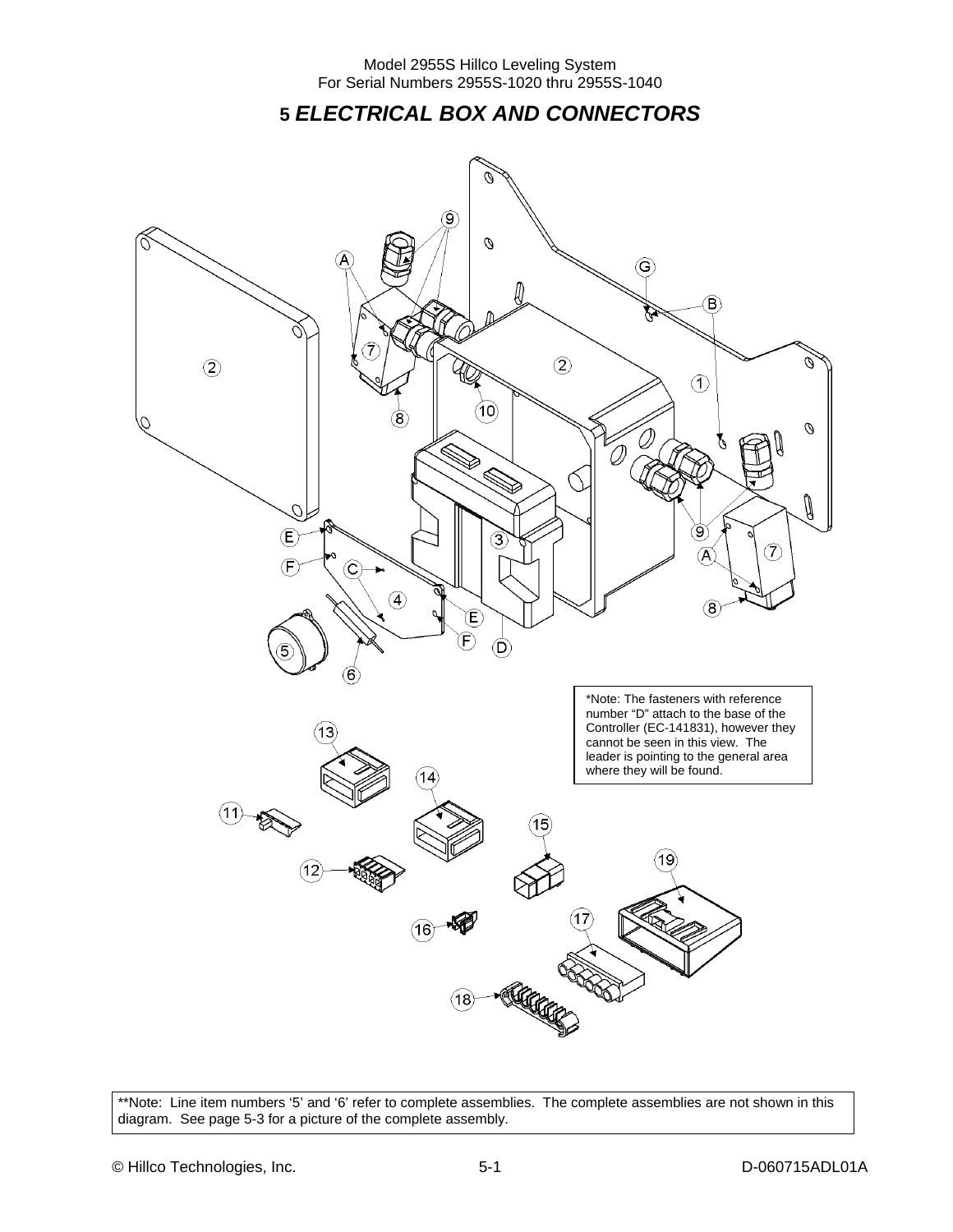| <b>ELECTRICAL COMPONENTS</b> |                         |                       |                                                                |                                 |  |
|------------------------------|-------------------------|-----------------------|----------------------------------------------------------------|---------------------------------|--|
| REF.I                        | PART NO.                | QTY.                  | <b>PART NAME</b>                                               | <b>NOTES</b>                    |  |
|                              |                         |                       | <b>FOR 9560 STS COMBINES WITH SERIAL NUMBERS 705401-715300</b> |                                 |  |
| ASM I                        | LA-259312               | $\mathbf{1}$          | EM ASM, CONTROLLER (LATE S/N)                                  |                                 |  |
|                              |                         |                       | FOR 9560 STS COMBINES WITH SERIAL NUMBERS 715301 AND AFTER     |                                 |  |
| ASM                          | LA-260261               | 1                     | <b>EM ASM, CONTROLLER</b>                                      |                                 |  |
|                              | <b>FOR ALL COMBINES</b> |                       |                                                                |                                 |  |
|                              | LP-261431               | $\mathbf{1}$          | EM PLATE, ELECTRICAL MOUNT                                     |                                 |  |
| 1                            |                         |                       |                                                                |                                 |  |
| 2                            | LM-255341               | 1                     | EM BOX, CONTROLLER MOUNT                                       |                                 |  |
| 3                            | EC-141831               | 1                     | <b>CONTROLLER</b>                                              |                                 |  |
| 4                            | LM-255331               | 1                     | EM SHT, CLINOMETER MOUNT                                       |                                 |  |
| $\overline{5}$               | LA-255821               | $\mathbf{1}$          | EM ASM, CLINOMETER                                             | *SEE NOTE BELOW DIAGRAM         |  |
| 6                            | LA-255621               | 1                     | EM CABLE ASM, RESISTOR                                         | *SEE NOTE BELOW DIAGRAM         |  |
| 7                            | EC-100557               | 2                     | BODY, LIMIT SWITCH                                             |                                 |  |
| 8                            | EC-100692               | $\mathbf{2}^{\prime}$ | HEAD, LIMIT SWITCH STRAIGHT PLUNGER                            |                                 |  |
|                              |                         |                       |                                                                |                                 |  |
| 9                            | EC-138781               | 6                     | STRAIN RELIEF, NYLON, BLK, 1/2 NPT                             |                                 |  |
| 10                           | EC-142121               | 4                     | STRAIN RELIEF NUT, 1/2" NYLON, BLK                             |                                 |  |
|                              |                         |                       |                                                                |                                 |  |
|                              |                         |                       | <b>ELECTRICAL FASTENERS</b>                                    |                                 |  |
| REF.                         | PART NO.                | QTY.                  | <b>PART NAME</b>                                               | <b>NOTES</b>                    |  |
| A                            | F-PHM-#10C28            | 4                     | PHMS 10-24 X 1-3/4                                             | <b>LIMIT SWITCH MOUNT</b>       |  |
| Α                            | F-HNF-#10C              | 4                     | <b>HN 10-24, SERR</b>                                          | <b>LIMIT SWITCH MOUNT</b>       |  |
| В                            | F-HC5-04C12             | 3                     | HC5 1/4-20 X 3/4                                               | PVC BOX TO BRACKET              |  |
| B                            | F-LW-04                 | 3                     | LW 1/4                                                         | PVC BOX TO BRACKET              |  |
| С                            | F-PHM-#6C06             | 2                     | PHMS #6-32 X 3/8                                               | CLINOMETER MOUNT                |  |
| D                            | F-PHM-04C24             | 2                     | PHMS 1/4-20 X 1-1/2                                            | CONTROLLER TO PVC BOX           |  |
| D                            | F-HNF-04C               | 2                     | <b>FLHN 1/4-20 SERR</b>                                        | CONTROLLER TO PVC BOX           |  |
| E                            | F-PHM-04C36             | $\overline{2}$        | PHMS 1/4-20 X 2-1/4                                            | <b>GROUNDING PLATE MOUNTING</b> |  |
| Е                            | F-HNF-04C               | 2                     | <b>FLHN 1/4-20 SERR</b>                                        | <b>GROUNDING PLATE MOUNTING</b> |  |
| F                            | F-PHM-#10C16            | $\overline{2}$        | PHMS 10-24 X 3/4                                               | <b>GROUNDING PLATE GROUND</b>   |  |
| F                            | $F-HNF-#10C$            | 2                     | <b>HN5 10-24, SERR</b>                                         | <b>GROUNDING PLATE GROUND</b>   |  |
| G                            | $\overline{F}$ -LWE-04  | 1                     | LW 1/4, EXTERNAL STAR                                          | <b>MAIN GROUND</b>              |  |
|                              |                         |                       |                                                                |                                 |  |
|                              |                         |                       | <b>ELECTRICAL CONNECTORS</b>                                   |                                 |  |
|                              |                         |                       |                                                                |                                 |  |
| REF.                         | <b>PART NO.</b>         | QTY.                  | <b>PART NAME</b><br>DTM SERIES, 12- PIN, WEDGE                 | <b>NOTES</b>                    |  |
| 11                           | EC-143271               | 1                     | DTM SERIES, 12- SOCKET, WEDGE                                  |                                 |  |
| 12                           | EC-141741               | 3                     |                                                                |                                 |  |
| 13                           | EC-141761               | 1                     | DTM SERIES 12-SOCKET PLUG GRAY                                 |                                 |  |
| 14                           | EC-141751               | 2                     | DTM SERIES, 12-SOCKET, PLUG BLACK                              |                                 |  |
| 15                           | EC-141791               | 1                     | DTM SERIES, 4- SOCKET, PLUG                                    |                                 |  |
| 16                           | EC-141801               | 1                     | DTM SERIES. 4- SOCKET. WEDGE                                   |                                 |  |
| 17                           | EC-143301               | 1                     | <b>BODY, SPLICE PACK</b>                                       |                                 |  |
| 18                           | EC-143311               | $\mathbf{1}$          | TPA                                                            |                                 |  |
| 19                           | EC-143321               | 1                     | CAP, EXTENDED, BLACK                                           |                                 |  |
| <b>NS</b>                    | EC-143281               | 3                     | PLUG, CAVITY                                                   |                                 |  |
| <b>NS</b>                    | EC-136631               | 3                     | SEAL, GREEN                                                    |                                 |  |
| NS                           | EC-100164               | 1                     | PIN, ELECTRICAL                                                |                                 |  |
| <b>NS</b>                    | EC-100165               | $\overline{2}$        | SOCKET, SIZE 16 DEUTSCH                                        |                                 |  |
| <b>NS</b>                    | EC-133281               | 2                     | DIODE, 6 AMP, 50 PIV, SILICON                                  |                                 |  |
| NS                           | EC-139631               | 3                     | CONNECTOR, PARALLEL, 12-10 GA                                  |                                 |  |
| <b>NS</b>                    | EC-139641               | $\overline{2}$        | CONNECTOR, PARALLEL, 16-14 GA                                  |                                 |  |
| <b>NS</b>                    | EC-140781               | $\mathbf{1}$          | BULB, JD PART NUMBER AA2753                                    | MAX LEVEL LIGHT IN STEERING     |  |
|                              |                         |                       |                                                                | COLUMN                          |  |
| <b>NS</b>                    | EC-140801               | $\overline{4}$        | <b>TERMINAL, JD# R104701</b>                                   |                                 |  |
| <b>NS</b>                    | EC-143811               | 1                     | TERMINAL, MALE, MP 280 SERIES                                  |                                 |  |
| <b>NS</b>                    | EC-143331               | 3                     | TERMINAL, FEMALE, MP 280 SERIES                                |                                 |  |
| <b>NS</b>                    | ET-ST-20#10             | 8                     | TERMINAL, RING, #10, 20 GA., NON-                              |                                 |  |
|                              |                         |                       | <b>INSULATED</b>                                               |                                 |  |
| NS.                          | ET-ST-2004              | $\mathbf{1}$          | TERMINAL, RING, NON-INS, 1/4, 20 GA                            |                                 |  |
| <b>NS</b>                    | EC-143421               | $\mathbf{1}$          | DTM SERIES, 12-PIN RECEPTACLE W. A-                            |                                 |  |
|                              |                         |                       | <b>KEY, FLANGE MNT</b>                                         |                                 |  |
|                              |                         |                       | DTM SERIES, SOCKET CONTACT,                                    |                                 |  |
| NS.                          | EC-141771               | 34                    | STAMPED                                                        |                                 |  |
| <b>NS</b>                    | EC-141781               | 12                    | DTM SERIES, PIN CONTACT, STAMPED                               |                                 |  |
|                              |                         |                       | FOR 9560 STS COMBINES WITH SERIAL NUMBERS 705401-715300        |                                 |  |
| NS                           | EC-136701               | 5                     | PIN, AMP                                                       |                                 |  |
| <b>NS</b>                    | EC-136711               | $\mathbf{1}$          | <b>AMP SOCKET</b>                                              |                                 |  |
|                              |                         |                       | FOR 9560 STS COMBINES WITH SERIAL NUMBERS 715301 AND AFTER     |                                 |  |
| <b>NS</b>                    | EC-100164               | 5                     | PIN, ELECTRICAL                                                |                                 |  |
| <b>NS</b>                    | EC-100165               | 1                     | SOCKET, SIZE 16 DEUTSCH                                        |                                 |  |
|                              |                         |                       |                                                                |                                 |  |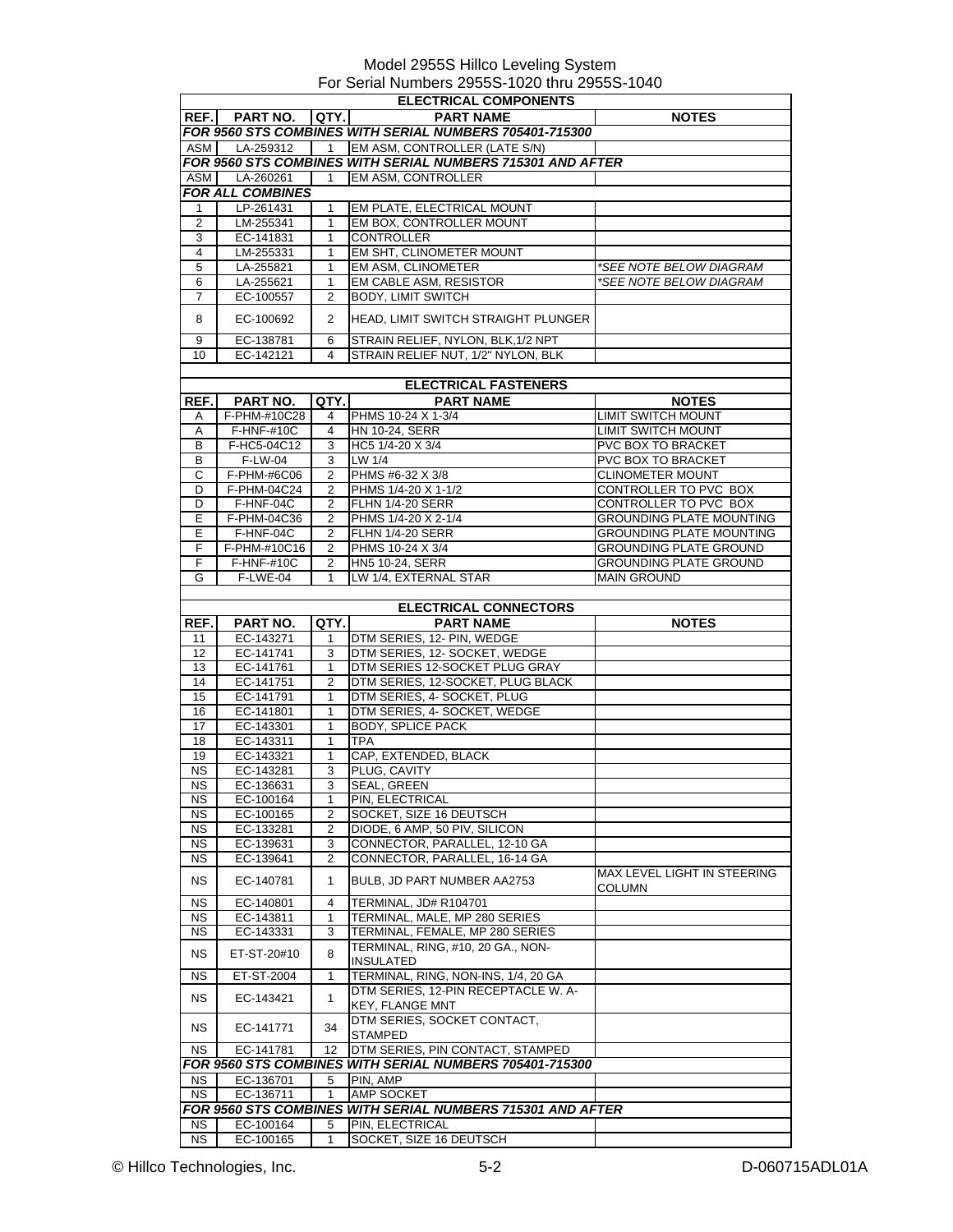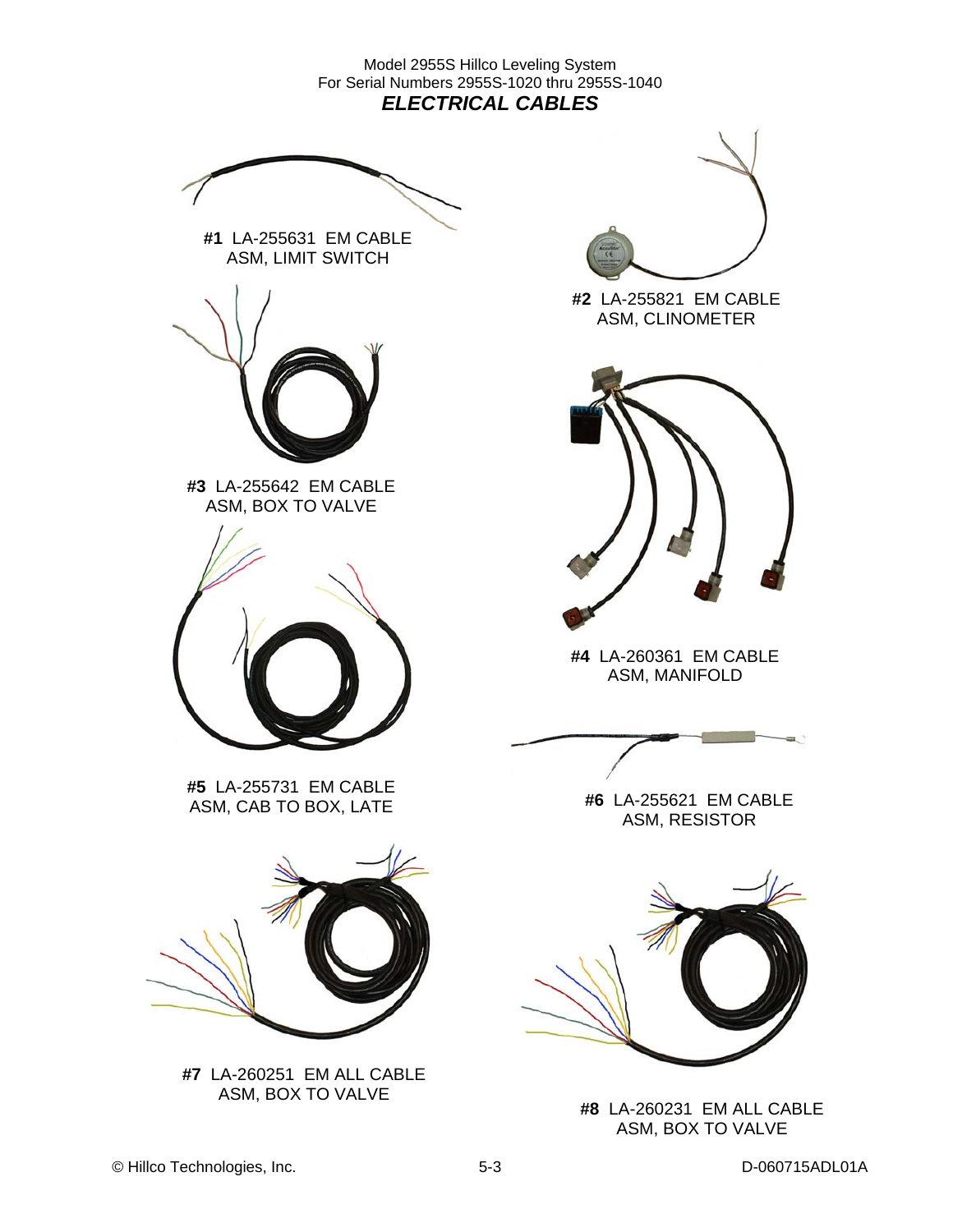|                      | <b>ELECTRICALCABLE ASSEMBLIES</b> |      |                                                            |                              |  |
|----------------------|-----------------------------------|------|------------------------------------------------------------|------------------------------|--|
| REF.                 | PART NO.                          | QTY. | <b>PART NAME</b>                                           | <b>DESCRIPTION</b>           |  |
|                      | <b>FOR ALL COMBINES</b>           |      |                                                            |                              |  |
| 1                    | LA-255631                         | 2    | EM CABLE ASM, LIMIT SWITCH                                 |                              |  |
| $\mathfrak{p}$       | LA-255821                         | 1    | <b>EM CABLE ASM, CLINOMETER</b>                            |                              |  |
| 3                    | LA-255642                         | 1    | EM CABLE ASM, BOX TO VALVE                                 |                              |  |
| <b>NS</b>            | LA-261691                         | 1    | EM ASM, DIAGNOSTIC CONNECTION                              |                              |  |
| 4                    | LA-260361                         | 1    | EM CABLE ASM, MANIFOLD                                     |                              |  |
|                      | LA-261141                         | 1    | EM CABLE ASM, LEVEL LEFT                                   | INCLUDED IN LA-260361        |  |
| $\ddot{\phantom{a}}$ | LA-261151                         | 1    | EM CABLE ASM, LEVEL RIGHT                                  | INCLUDED IN LA-260361        |  |
| $\cdot$ .            | LA-261161                         | 1    | EM CABLE ASM, TRIM LEFT                                    | INCLUDED IN LA-260361        |  |
|                      | LA-261171                         | 1    | EM CABLE ASM, TRIM RIGHT                                   | INCLUDED IN LA-260361        |  |
| $\ddot{\phantom{a}}$ | LA-261481                         | 1    | EM CABLE ASM, DUMP VALVE                                   | INCLUDED IN LA-260361        |  |
|                      | LA-261661                         | 1    | <b>EM ASM, TRIM DIODE</b>                                  | <b>INCLUDED IN LA-260361</b> |  |
| 5                    | LA-255731                         | 1    | EM ALL CABLE ASM, CAB TO BOX, LATE                         |                              |  |
| 6                    | $\overline{LA}$ -255621           | 1    | <b>EM CABLE ASM, RESISTOR</b>                              | INCLUDED IN LA-255731        |  |
|                      | LA-252472                         | 1    | EM CABLE ASM, CAB TO BOX                                   | <b>INCLUDED IN LA-255731</b> |  |
|                      | LA-252462                         | 1    | EM CABLE ASM, MAX LEVEL LIGHT                              | <b>INCLUDED IN LA-255731</b> |  |
|                      |                                   |      | FOR 9560 STS COMBINES WITH SERIAL NUMBERS 705401-715300    |                              |  |
| $\overline{7}$       | LA-260251                         | 1    | EM ALL CABLE ASM, BOX TO VALVE                             |                              |  |
|                      | LA-255642                         | 1    | EM CABLE ASM, BOX TO VALVE                                 | INCLUDED IN LA-260251        |  |
|                      | LA-260241                         | 1    | EM CABLE ASM, TRIM SIGNAL                                  | INCLUDED IN LA-260251        |  |
|                      |                                   |      | FOR 9560 STS COMBINES WITH SERIAL NUMBERS 715301 AND AFTER |                              |  |
| 8                    | LA-260231                         | 1    | EM ALL CABLE ASM, BOX TO VALVE                             |                              |  |
| $\ddot{\phantom{a}}$ | LA-255642                         | 1    | EM CABLE ASM, BOX TO VALVE                                 | INCLUDED IN LA-260231        |  |
| ٠.                   | LA-260221                         | 1    | EM CABLE ASM, TRIM SIGNAL                                  | INCLUDED IN LA-260231        |  |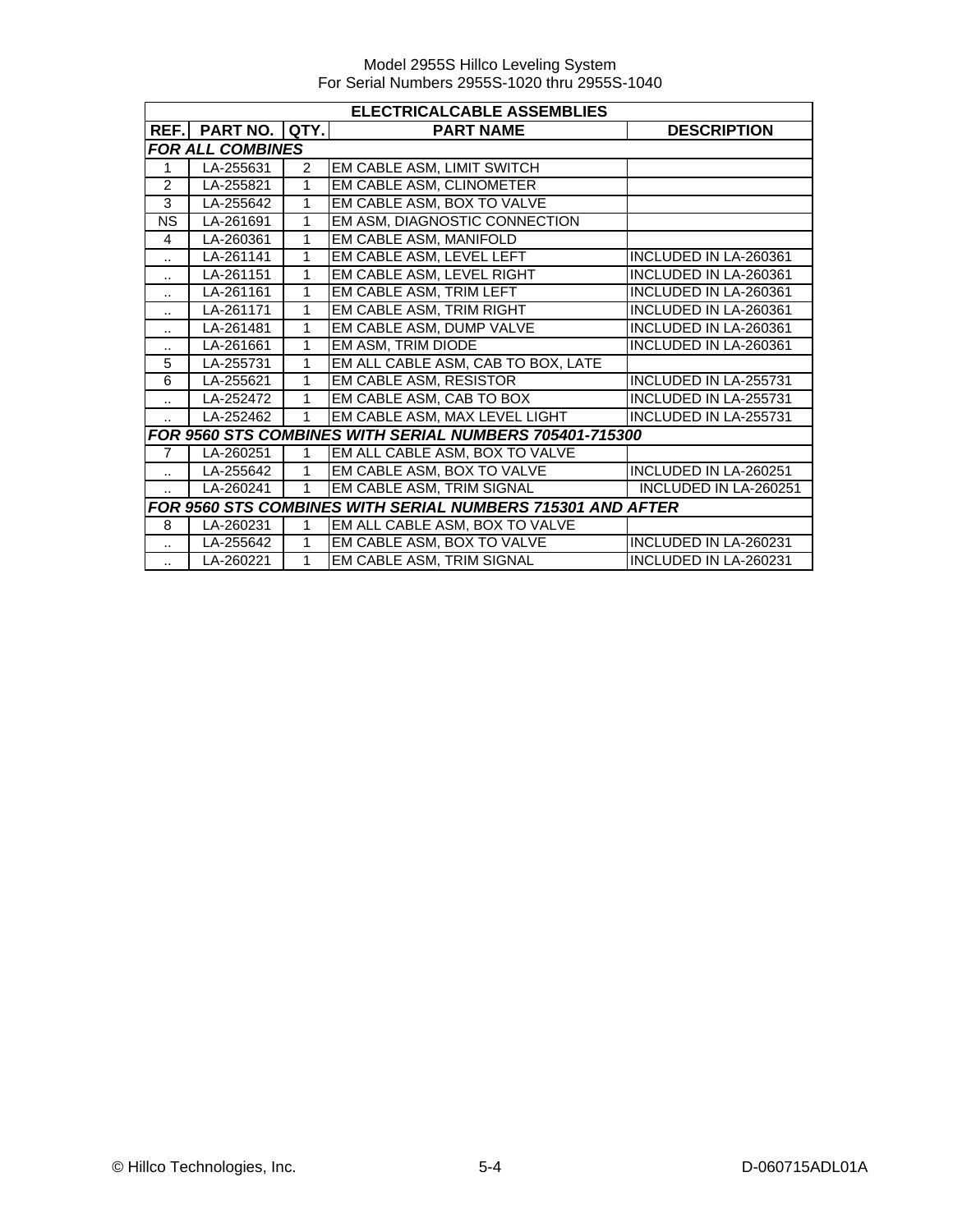## **6** *HYDRAULICS*

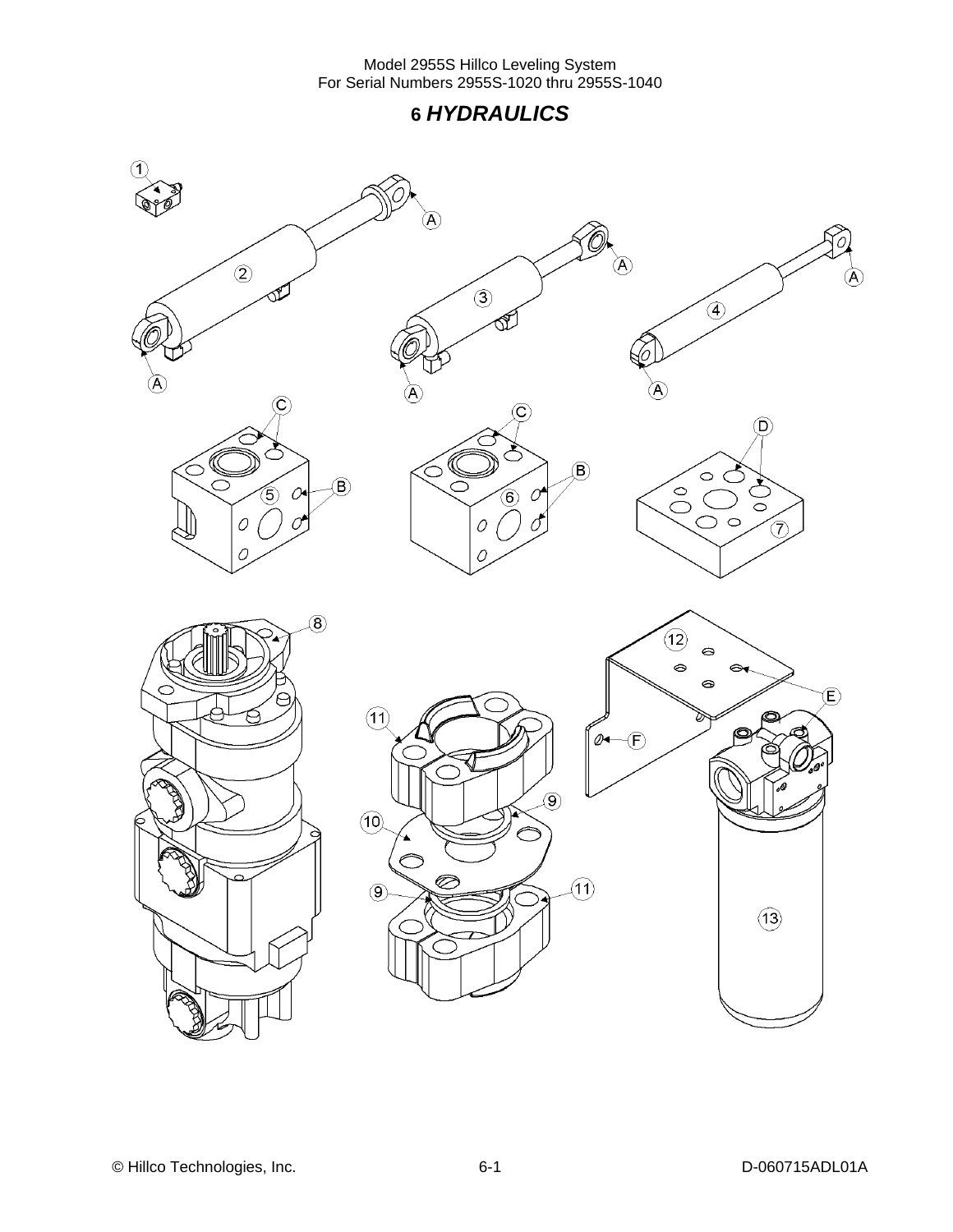| <b>HYDRAULIC COMPONENTS AND FASTENERS</b> |                             |                |                                                                  |                                                 |
|-------------------------------------------|-----------------------------|----------------|------------------------------------------------------------------|-------------------------------------------------|
| REF.                                      | PART NO.                    | QTY.           | <b>PART NAME</b>                                                 | <b>NOTES</b>                                    |
| 1                                         | HC-138901                   | 2              | VALVE, COUNTER BALANCE                                           |                                                 |
|                                           | HC-139161                   | $\overline{2}$ | CARTRIDGE, COUNTERBALANCE                                        |                                                 |
| $\cdot$ .                                 |                             |                | <b>VALVE</b>                                                     |                                                 |
|                                           | HC-139171                   | $\overline{2}$ | <b>BODY, COUNTERBALANCE VALVE</b>                                |                                                 |
| <b>NS</b>                                 | HC-140361                   | 2              | SEAL KIT, COUNTERBALACE VALVE                                    |                                                 |
| 2                                         | HC-140312                   | $\overline{c}$ | CYLINDER, MAIN LEVELING                                          |                                                 |
| N <sub>S</sub>                            | HC-142451                   | $\overline{2}$ | SEAL KIT, MAIN LEVELING CYLINDER                                 |                                                 |
| 3                                         | HC-140341                   | 1              | <b>CYLINDER, MASTER</b>                                          |                                                 |
| <b>NS</b>                                 | HC-134201                   | $\mathbf{1}$   | <b>SEAL KIT, MASTER CYLINDER</b>                                 |                                                 |
| 4                                         | HC-138581                   | 1              | CYLINDER, SLAVE                                                  |                                                 |
| $\overline{\text{NS}}$                    | HC-141281                   | 1              | SEAL KIT, SLVE CYLINDER                                          |                                                 |
| 5                                         | LM-261081                   | $\mathbf{1}$   | HM BLOCK, CODE 62 90°                                            | MOUNTS TO BOTTOM PORT ON<br><b>HYDRO MOTOR</b>  |
| 6                                         | HC-143361                   | 1              | CODE 62/CODE 62 ELBOW                                            | MOUNTS TO BOTTOM PORT ON<br><b>HYDRO MOTOR</b>  |
| 7                                         | HC-143371                   | $\mathbf{1}$   | CODE 62 90° ROTATIONAL ADAPTER                                   | MOUNTS TO BOTTOM PORT ON<br><b>HYDRO MOTOR</b>  |
| 8                                         | HC-143101                   | $\mathbf 1$    | HYDRAULIC PUMP, HILLMASTER,<br><b>TRIPLE M</b>                   | JD PART NUMBER AH212540                         |
| Α                                         | F-SSS-04F04                 | 8              | SET SCREW, 1/4-28 X 1/4                                          | <b>ALL CYLINDERS</b>                            |
| в                                         | F-HC8-07C24                 | 8              | HC8 7/16-14 X 1-1/2                                              | CODE 62 SPLT FLANGE                             |
| C                                         | F-HC8-07C52                 | 8              | HC8 7/16-14 X 3-1/4                                              | THESE FASTENERS COME WITH<br><b>ELBOWS</b>      |
| C                                         | F-LWH-07                    | 8              | LW 7/16 HD                                                       | THESE FASTENERS COME WITH<br><b>ELBOWS</b>      |
| D                                         | F-SHC-07C20                 | 4              | SHCS 7/16-14 X 1-1/4                                             | THESE FASTENERS COME WITH<br>ROTATIONAL ADAPTER |
| D                                         | F-LWHC-07                   | 4              | LW 7/16 HD HIGH COLLAR                                           | THESE FASTENERS COME WITH<br>ROTATIONAL ADAPTER |
|                                           |                             |                |                                                                  |                                                 |
|                                           |                             |                | <b>CODE 62 SPLIT FLANGE CONNECTOR KIT ASSEMBLY AND FASTENERS</b> |                                                 |
| <b>ASM</b>                                | HC-101843                   | $\overline{2}$ | CODE 62 SLT FLNG CONNECTOR KIT<br>WITH O-RINGS                   | FWD AND REVERSE PROPULSION<br><b>HOSES</b>      |
|                                           | ONE HC-101843 KIT INCLUDES: |                |                                                                  |                                                 |
| 9                                         | HC-134911                   | 3              | O-RING, CODE 62 CONNECTOR                                        |                                                 |
| 10                                        | HC-137891                   | $\mathbf{1}$   | PLATE, CODE 62                                                   |                                                 |
| 11                                        | HC-137901                   | $\overline{2}$ | CODE 62, #16 SPLIT FLANGE KIT (PAIR)                             |                                                 |
| $\overline{\text{NS}}$                    | F-HC8-07C44                 | $\overline{4}$ | HC8 7/16 X 2-3/4                                                 |                                                 |
| <b>NS</b>                                 | <b>F-HN8-07C</b>            | $\overline{4}$ | HN8 7/16-14                                                      |                                                 |
|                                           |                             |                |                                                                  |                                                 |
|                                           |                             |                | <b>RETURN FILTER ASSEMBLY AND FASTENERS</b>                      |                                                 |
| $12 \overline{ }$                         | LP-261111                   | 1              | HM MOUNT, RETURN FILTER                                          |                                                 |
| 13                                        | HC-143441                   | $\mathbf{1}$   | FILTER ASM. OIL                                                  | <b>SUBS TO JD PART NUMBER</b><br>AH125733       |
| E                                         | F-HNF-10M020E               | 4              | FLHC-10.9 M10 X 1.50 X 20                                        | FILTER TO MOUNTING BRACKET                      |
| F                                         | F-HCF-8M020E                | $\overline{2}$ | FLHC-10.9 M8 X 1.25 X 20                                         | RETURN FILTER BRACKET TO<br><b>COMBINE</b>      |
| F.                                        | F-HNF-8ME                   | $\overline{2}$ | FLHN-10.9 M8 X 1.25                                              | RETURN FILTER BRACKET TO<br><b>COMBINE</b>      |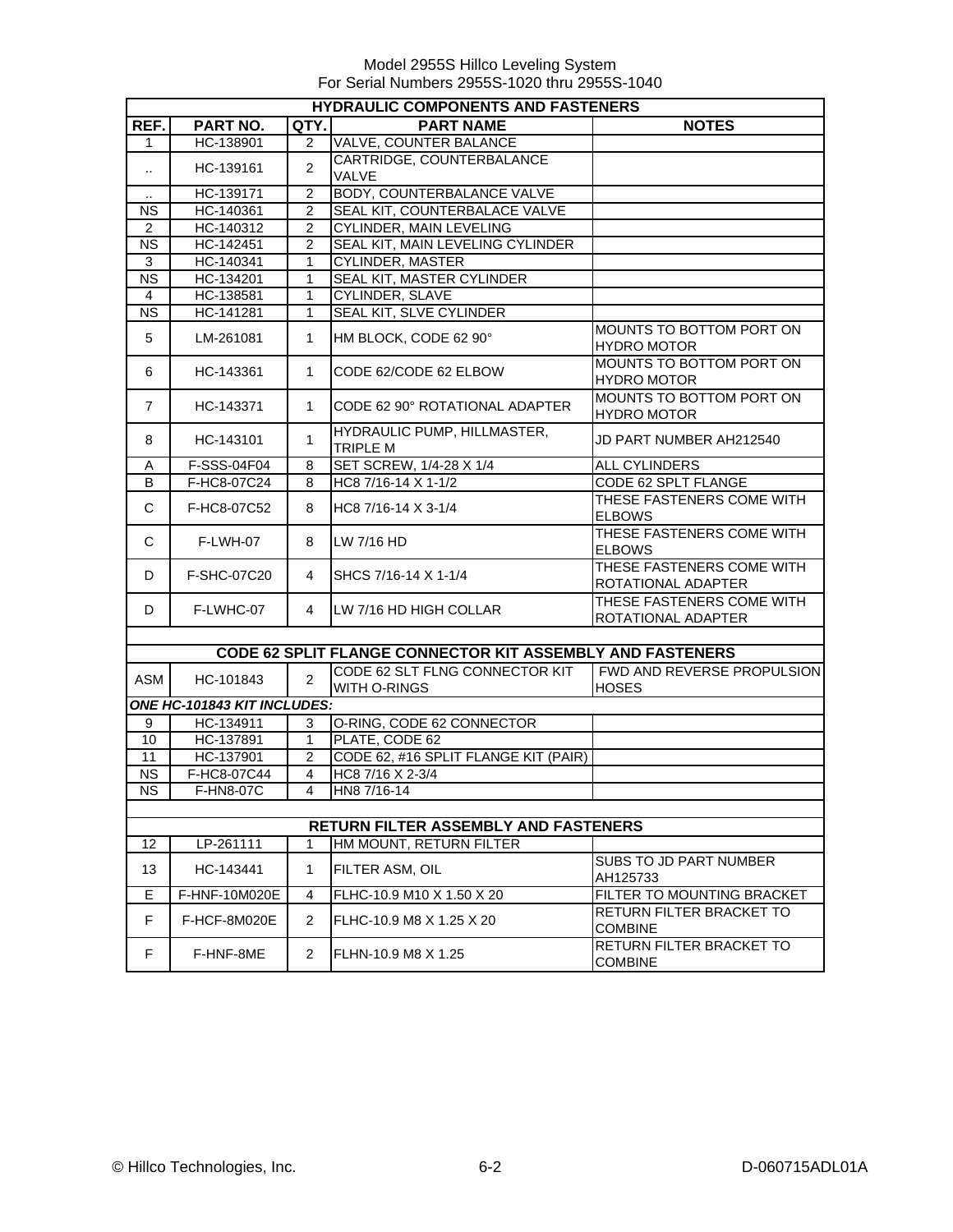Model 2955S Hillco Leveling System For Serial Numbers 2955S-1020 thru 2955S-1040 *HYDRAULIC MANIFOLD* 

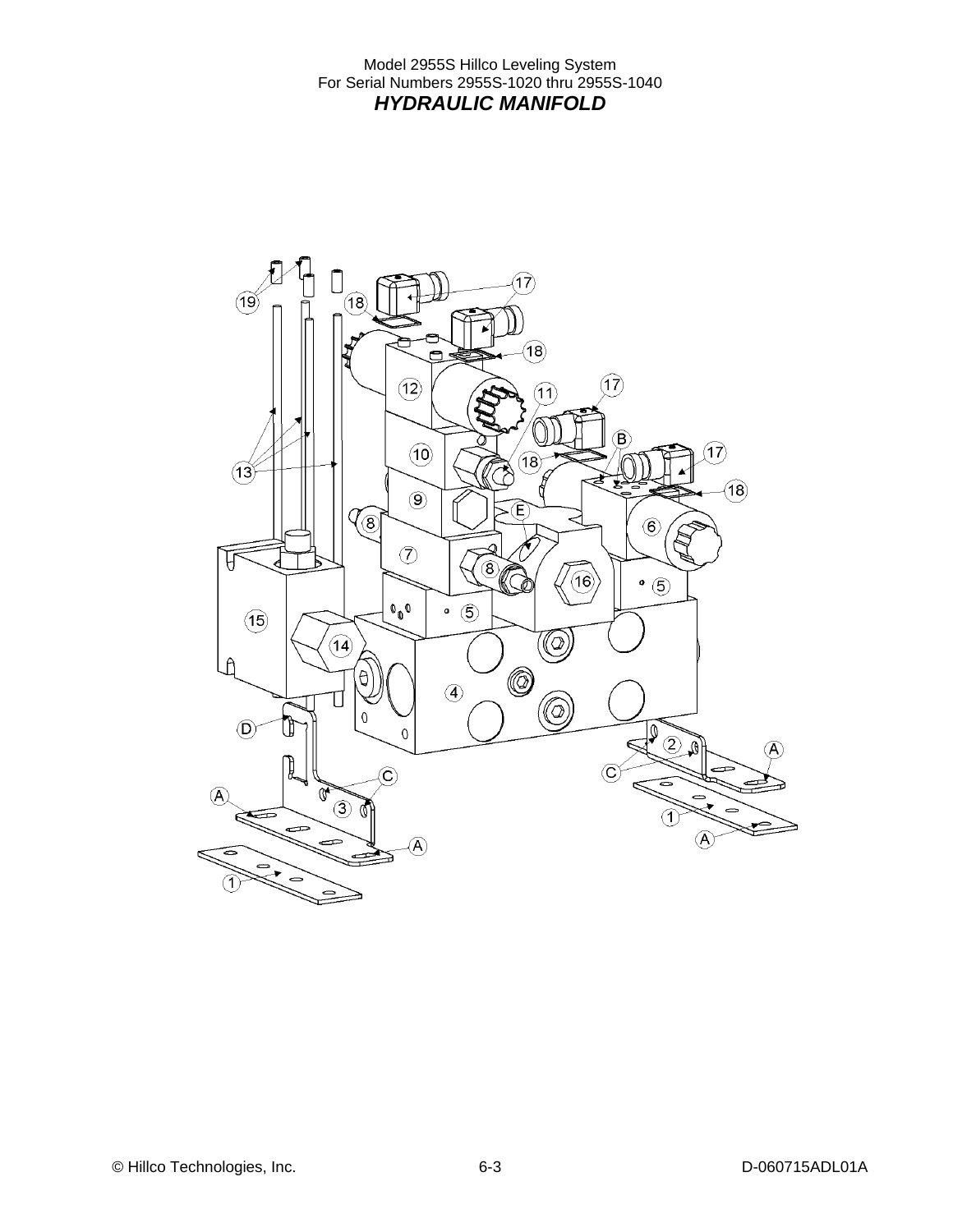|                | <b>MANIFOLD COMPONENTS</b> |                          |                                                  |                                                     |  |
|----------------|----------------------------|--------------------------|--------------------------------------------------|-----------------------------------------------------|--|
| REF.           | PART NO.                   | QTY.                     | <b>PART NAME</b>                                 | <b>NOTES</b>                                        |  |
| 1              | LM-260211                  | 2                        | HM PLT, MANIFOLD MNT WASHER                      |                                                     |  |
| $\overline{2}$ | LP-250041                  | 1                        | HM PLATE, MANIFOLD MNT                           |                                                     |  |
| 3              | LP-261031                  | $\mathbf{1}$             | HM MOUNT, MANIFOLD ELECTRICAL                    |                                                     |  |
| 4              | HC-142981                  | $\mathbf{1}$             | MANIFOLD, 3-STATION W/ RELIEF<br><b>CAVITY</b>   |                                                     |  |
| 5              | HC-143001                  | $\overline{2}$           | ADAPTER, D03/D05 VALVE                           | LEVELING AND TRIM SECTIONS OF<br><b>MAN</b>         |  |
| 6              | HC-140411                  | $\mathbf{1}$             | VALVE, DIRECTIONAL CONTROL,<br>PROPORTIONAL      | LEVELING PORTION OF MANIFOLD                        |  |
| ΝS             | HC-142731                  | $\mathbf{1}$             | SEAL KIT, DIRECTIONAL CONTROL<br>VALVE           | FOR HC-140411                                       |  |
| $\overline{7}$ | HC-143731                  | $\mathbf{1}$             | HOUSING, DUAL RELIEF                             | TRIM PORTION OF MANIFOLD                            |  |
| 8              | HC-142991                  | 3                        | CARTRIDGE, PRESSURE RELIEF                       | MANIFOLD AND DUAL RELIEF<br><b>HOUSING</b>          |  |
| <b>NS</b>      | HC-145191                  | $1 - 3$                  | SEAL KIT, PRESSURE RELIEF<br><b>CARTRIDGE</b>    |                                                     |  |
| 9              | HC-101034                  | $\mathbf{1}$             | CHECK VALVE, DUAL PILOT<br><b>OPERATED</b>       | TRIM PORTION OF MANIFOLD                            |  |
| 10             | HC-143061                  | $\mathbf{1}$             | <b>BODY, FLOW CONTROL</b>                        | TRIM PORTION OF MANIFOLD                            |  |
| 11             | HC-143741                  | $\mathbf{1}$             | CARTRIDGE, PRESSURE COMP FLOW<br><b>CONTROL</b>  | TRIM PORTION OF MANIFOLD                            |  |
| <b>NS</b>      | HC-145211                  | 1                        | SEAL KIT, PRESSURE FLOW CONTROL                  |                                                     |  |
| 12             | HC-143011                  | $\mathbf{1}$             | VALVE, DIRECTIONAL CONTROL,<br><b>BANG/BANG</b>  | TRIM PORTION OF MANIFOLD                            |  |
| NS.            | HC-142731                  | $\mathbf 1$              | SEAL KIT, DIRECTIONAL CONTROL<br><b>VALVE</b>    | FOR HC-143011                                       |  |
| 13             | LM-260871                  | 4                        | HM STUD, MANIFOLD TRIM                           | TRIM PORTION OF MANIFOLD                            |  |
| 14             | HC-143081                  | $\mathbf{1}$             | VALVE, PRIORITY FLOW CONTROL                     | PRESSURE LINE FROM JD PUMP TO<br><b>MAN</b>         |  |
| <b>NS</b>      | HC-145201                  | $\mathbf{1}$             | SEAL KIT, PRIORITY FLOW CONTROL<br>VALVE         |                                                     |  |
| 15             | HC-143091                  | $\mathbf{1}$             | <b>BODY, PRIORITY FLOW CONTROL</b><br>VALVE      | PRESSURE LINE FROM JD PUMP TO<br><b>MAN</b>         |  |
| 16             | HC-143071                  | $\mathbf{1}$             | VALVE, D05 SOFT SHIFT DUMP                       | MIDDLE STATION ON MANIFOLD                          |  |
| <b>NS</b>      | HC-145221                  | $\mathbf{1}$             | SEAL KIT, DUMP VALVE                             |                                                     |  |
| 17             | HC-140291                  | 5                        | PLUG, DIN, LIGHTED                               | COILS ON DIR CONTROL VALVES                         |  |
| <b>NS</b>      | HC-143981                  | 1                        | O-RING                                           | JD PART NUMBER R26448                               |  |
| <b>NS</b>      | HC-1343991                 | 1                        | <b>HYDRAULIC QUICK-CONNECT</b><br><b>COUPLER</b> | JD PART NUMBER AH125760                             |  |
| <b>NS</b>      | HC-144001                  | 1                        | COVER, DUST                                      | JD PART NUMBER R77175                               |  |
| 18             | HC-142971                  | 5                        | <b>GASKET, DIN CONNECTOR</b>                     | COILS ON DIR CONTROL VALVES                         |  |
| 19             | HC-139871                  | 4                        | <b>NUT, STUD, 10-24</b>                          |                                                     |  |
| <b>NS</b>      | HC-143971                  | $\overline{\phantom{a}}$ | O-RING, D03 SUBPLATE                             | <b>QTY AS NEEDED</b>                                |  |
| <b>NS</b>      | HC-145181                  |                          | O-RING, D05 SUBPLATE                             | QTY AS NEEDED                                       |  |
|                |                            |                          |                                                  |                                                     |  |
|                |                            |                          | <b>MANIFOLD FASTENERS</b>                        |                                                     |  |
| REF.           | PART NO.                   | QTY.                     | <b>PART NAME</b>                                 | <b>WHERE USED</b>                                   |  |
| Α              | F-HCF-8M020E               | 4                        | FLHC-10.9 M8 X 1.25 X 20                         | MANIFOLD MOUNTING BRACKET                           |  |
| A              | F-HNF-08ME                 | 4                        | FLHN-10.9 M8 X 1.25                              | MANIFOLD MOUNTING BRACKET                           |  |
| B              | F-SHC-#10C32               | 4                        | SHCS 10-24 X 2                                   | LEVELING SECTION OF MANIFOLD                        |  |
| В              | F-LW-#10                   | 4                        | LW #10                                           | LEVELING SECTION OF MANIFOLD                        |  |
| C              | F-HCF-05C08                | 4                        | HC5 5/16-18 X 1/2 FLANGE                         | MANIFOLD TO BRACKET                                 |  |
| D              | F-PHM-#6C08                | 4                        | PHMS 6-32 X 1/2                                  | RECEPATACLE PLUG MOUNTING                           |  |
| D<br>E         | F-HNF-#6C<br>F-SHC-04C28   | 4<br>4                   | FLHN 6-32 SERR<br>SHCS 1/4-20 X 1-3/4            | RECEPATACLE PLUG MOUNTING<br>DUMP VALVE ON MANIFOLD |  |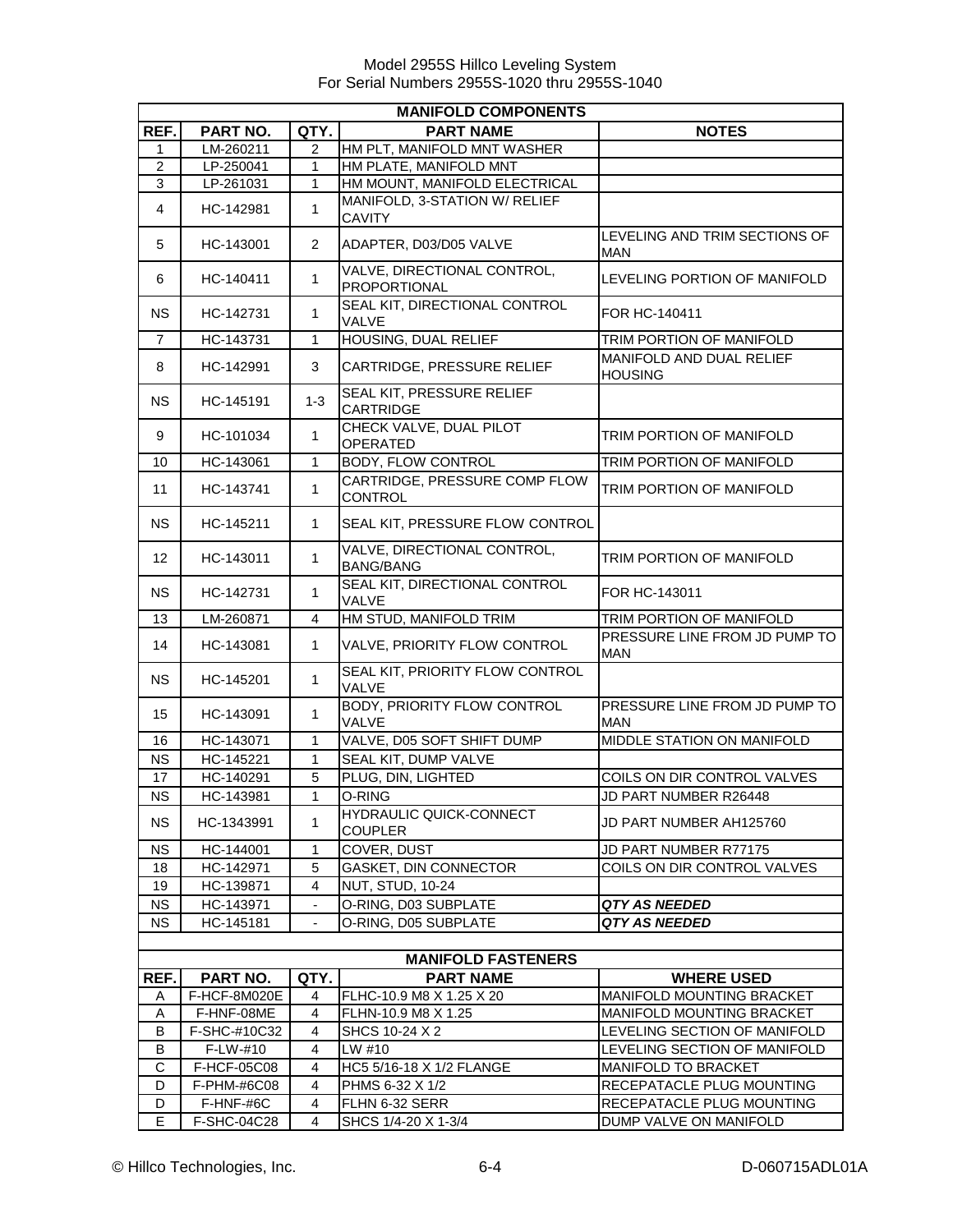### Model 2955S Hillco Leveling System For Serial Numbers 2955S-1020 thru 2955S-1040 *HYDRAULIC HOSES*

|           | <b>LEVELING</b> |                |                                                                                         |                                                         |  |  |
|-----------|-----------------|----------------|-----------------------------------------------------------------------------------------|---------------------------------------------------------|--|--|
| REF.      | PART NO.        | QTY.           | <b>PART NAME</b>                                                                        | <b>NOTES</b>                                            |  |  |
| <b>NS</b> | LA-141081       | $\overline{2}$ | 3/8" 100R2 31" #6 FORS X #6 FORS                                                        | LEFT OR RIGHT POCV#2 TO RIGHT/LEFT<br>ROD FRONT         |  |  |
| NS.       | LA-252151       | $\overline{2}$ | 1/4" 100R2 17-1/2" #6 FORS X #6 FORS                                                    | LEFT OR RIGHT POCV#3 TO RIGHT/LEFT<br><b>ROD REAR</b>   |  |  |
| NS.       | LA-141092       | $\mathbf{1}$   | 1/4" 100R2 16-1/2" #6 FORS X #6 FORS<br>$90^\circ$                                      | LEFT POCV #3 TO LEFT ROD FRONT                          |  |  |
| NS.       | LA-141092       | $\mathbf 1$    | 1/4" 100R2 16-1/2" #6 FORS X #6 FORS<br>$90^{\circ}$                                    | RIGHT POCV #3 TO RIGHT ROD FRONT                        |  |  |
| NS.       | LA-139101       | 1              | 3/8" 100R2 135" #6 FORS X #6 FORS                                                       | LEVELING VALVE LEFT TO MAIN LEV<br>CYL ROD              |  |  |
| NS.       | LA-143561       | $\mathbf{1}$   | 3/8" 100R2 106" #6 FORS X #6 FORS                                                       | LEVELING VALVE PORT "B" TO LEFT<br><b>MAIN LEV ROD</b>  |  |  |
| <b>NS</b> | LA-143571       | $\mathbf{1}$   | 3/8" 100R2 109" #6 FORS X #6 FORS 90°                                                   | LEVELING VALVE PORT "A" TO LEFT<br>MAIN LEV CYL POCV #2 |  |  |
|           |                 |                | <b>HYDROSTAT</b>                                                                        |                                                         |  |  |
| <b>NS</b> | LA-141502       | $\overline{2}$ | 1 100R15 73-1/2" CODE 62 SPLT FLNG<br>190° SHORT DROP X CODE 62 SPLT<br><b>FLNG STR</b> | <b>HYDROSTAT FRONT &amp; REAR HOSES</b>                 |  |  |
| NS.       | LA-143551       | $\mathbf{1}$   | 3/4 100R1 HOSE 70" #12 MORS X #12<br><b>FORS</b>                                        | <b>HYDRO MOTOR CASE DRAIN</b>                           |  |  |
| <b>NS</b> | HC-101843       | 2              | CODE 62 SLT FLNG CONNECTOR KIT<br>WITH O-RINGS                                          |                                                         |  |  |
|           |                 |                | <b>GREASE</b>                                                                           |                                                         |  |  |
| <b>NS</b> | LA-141131       | $\mathbf{1}$   | 3/16 R1 GREASE HOSE 53"<br>1/8 MPT X 1/8 MPT                                            | RH MAIN BASE EO BH#2                                    |  |  |
| NS.       | LA-141141       | $\mathbf 1$    | 3/16 R1 GREASE HOSE 50-1/2"<br>1/8 MPT X 1/8 MPT                                        | MAIN PVT TO BH #1                                       |  |  |
| NS.       | LA-141151       | $\mathbf{1}$   | 3/16 R1 GREASE HOSE 72"<br>1/8 MPT X 1/8 MPT                                            | LH MAIN BASE TO BH #3                                   |  |  |
|           |                 |                | <b>BRAKES</b>                                                                           |                                                         |  |  |
| NS.       | LA-130371       | 2              | #4 TITE FLEX 31" #4 FORS X #4 MORS                                                      |                                                         |  |  |
| <b>NS</b> | HA-133131       | 2              | <b>TEFLON O-RING</b>                                                                    |                                                         |  |  |
|           |                 |                | PUMP AND MANIFOLD HOSES<br>3/4" 100R2 HOSE 138" #12 FORS X #12                          | <b>PRESSURE HOSE FROM PUMP TO</b>                       |  |  |
|           | LA-143501       | $\mathbf 1$    | FORS 45°<br>3/4" 100R1 HOSE 141" #12 FORS X #12                                         | PRIORITY VALVE #1<br><b>MANIFOLD "T" PORT TO FILTER</b> |  |  |
|           | LA-143521       | $\mathbf 1$    | <b>FORS</b><br>3/4" 100R1 HOSE 36" #12 FORS X #12                                       | <b>HOUSING INLET</b><br>FILTER HOUSING OUTLET TO        |  |  |
|           | LA-143531       | $\mathbf{1}$   | FORS 90°<br>1" 100R16 (1M2T) HOSE 32" #16 FORS X SUCTION HOSE FROM RH RESERVOIR         | <b>RESERVOIR</b>                                        |  |  |
|           | LA-143541       | $\mathbf{1}$   | #16 FORS 90°                                                                            | <b>TO PUMP</b>                                          |  |  |
|           |                 |                | <b>FOR 9560 STS COMBINES WITH SERIAL NUMBERS (</b><br>-715300)                          |                                                         |  |  |
|           | LA-143831       | $\mathbf{1}$   | 1/2" 100R2 HOSE 25" #8 FORS X #10<br>FORS 90°                                           | <b>PRIORITY VALVE #3 TO Z STACK VALVE</b>               |  |  |
|           |                 |                | FOR 9560 STS COMBINES WITH SERIAL NUMBERS (715301-<br>1/2" 100R2 HOSE 43" #8 FORS X #10 |                                                         |  |  |
|           | LA-143511       | $\mathbf 1$    | FORS 90°                                                                                | PRIORITY VALVE #3 TO HIC MANIFOLD                       |  |  |
|           |                 |                | <b>HEADER LIFT CYLINDER HOSES</b>                                                       |                                                         |  |  |
|           | LA-143801       | $\mathbf{1}$   | 1/2" 100R2 HOSE 38" #8 FORS X #8<br><b>FORS</b>                                         | <b>HEADER LIFT CYLINDERS</b>                            |  |  |
|           |                 |                | <b>TRIM</b>                                                                             |                                                         |  |  |
| <b>NS</b> | LA-141102       | $\mathbf{1}$   | 1/4" 100R2 94" #4 FORS X #4 FORS                                                        | MASTER BASE TO TEE THAT CONNECTS<br>TO HOSE LA-139132   |  |  |
| NS.       | LA-141102       | $\mathbf{1}$   | 1/4" 100R2 94" #4 FORS X #4 FORS                                                        | MASTER ROD TO TEE THAT CONNECTS<br>TO HOSE LA-139122    |  |  |
| NS.       | LA-139112       | 1              | 1/4" 100R2 60" #4 FORS X #4 FORS                                                        | TRIM PORT "A" TO TEE                                    |  |  |
| <b>NS</b> | LA-139112       | $\mathbf{1}$   | 1/4" 100R2 60" #4 FORS X #4 FORS                                                        | TRIM VALVE RT SIDE TO RELIEF VALVE<br>#2                |  |  |
| NS.       | LA-139122       | 1              | 1/4" 100R2 233" #4 FORS X #4 FORS                                                       | SLAVE ROD TO TEE CONNECTED TO<br><b>HOSE LA-143481</b>  |  |  |
| NS.       | LA-139132       | $\mathbf{1}$   | 1/4" 100R2 245" #4 FORS X #4 FORS                                                       | SLAVE BASE TO TEE CONNECTED TO<br><b>HOSE LA-143471</b> |  |  |
| NS.       | HC-143581       | $\mathbf 1$    | ABRASION SLEEVE, NYLON 1.22" ID X<br>24"                                                | SLAVE CYLINDER HOSES THRU FEEDER<br><b>PIVOT AREA</b>   |  |  |
| <b>NS</b> | HC-143701       | $\mathbf{1}$   | ABRASION SLEEVE, NYLON 1.22" ID X<br>36"                                                | ON TRIM HOSES NEAR SLAVE<br><b>CYLINDER</b>             |  |  |

© Hillco Technologies, Inc. 6-5 6-5 D-060715ADL01A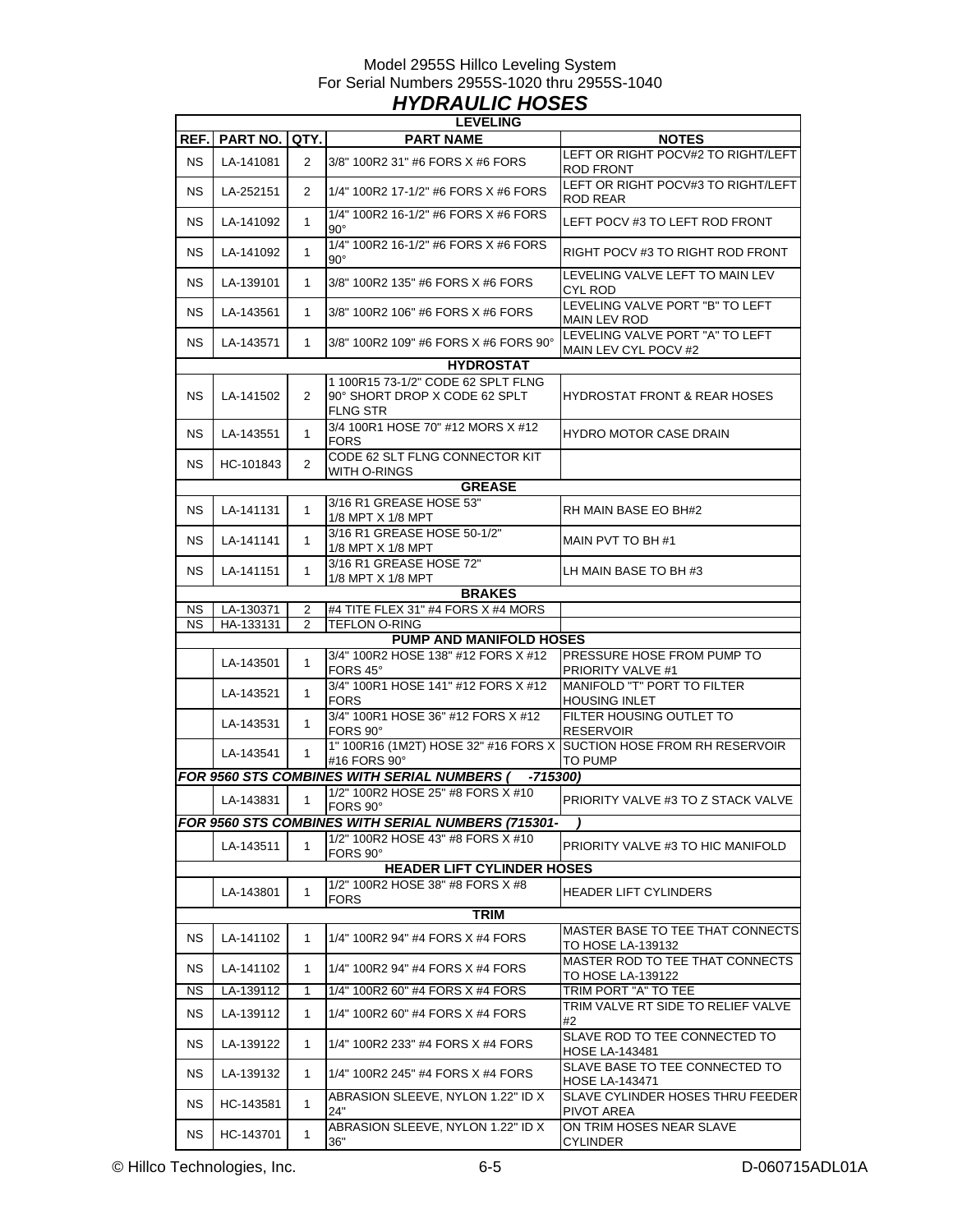### Model 2955S Hillco Leveling System For Serial Numbers 2955S-1020 thru 2955S-1040 *HYDRAULIC ADAPTERS*

| <b>MAIN CYLINDERS</b>                                                                               |                      |                            |                                                   |                                                  |  |  |  |  |  |
|-----------------------------------------------------------------------------------------------------|----------------------|----------------------------|---------------------------------------------------|--------------------------------------------------|--|--|--|--|--|
| REF.                                                                                                | PART NO.             | QTY.                       | <b>PART NAME</b>                                  | <b>NOTES</b>                                     |  |  |  |  |  |
| <b>NS</b>                                                                                           | HA-L-6MF6MO          | 4                          | #6 MORS X #6 MORB 90°                             | POCV #2,#3 LEFT & RIGHT                          |  |  |  |  |  |
| <b>NS</b>                                                                                           | HA-K-6MF6MO          | $\overline{2}$             | #6 MORB X #6 MORS BRANCH TEE                      | LEFT AND RIGHT LEV CYL ROD                       |  |  |  |  |  |
| <b>NS</b>                                                                                           | HA-L-6MO6MO          | 2                          | #6 MORB $X$ #6 MORB 90 $^{\circ}$                 | POCV #1 LEFT AND RIGHT LEV CYL<br><b>BASE</b>    |  |  |  |  |  |
| NS.                                                                                                 | HA-M-6FF6MF          | 2                          | #6 FORS X #6 MORS SWIVEL NUT<br><b>RUN TEE</b>    | LEFT MAIN LEV CYL ROD/ LEFT POCV<br>#2           |  |  |  |  |  |
| <b>NS</b>                                                                                           | HA-L-6FF6MF          | 3                          | #6 FORS X #6 MORS 90°                             | LEFT AND RIGHT LEV CYL ROD                       |  |  |  |  |  |
| <b>NS</b>                                                                                           | HA-L-6FF6MF          | <b>RIGHT LOWER POCV #2</b> |                                                   |                                                  |  |  |  |  |  |
| #6 MORS X #6 FORS 90°<br>$\mathbf{1}$<br><b>MASTER AND SLAVE CYLINDERS</b>                          |                      |                            |                                                   |                                                  |  |  |  |  |  |
| <b>NS</b><br>HA-L-4MF6MO<br>$\overline{c}$<br>#4 MORS X #6 MORB 90°<br>MASTER CYLINDER ROD AND BASE |                      |                            |                                                   |                                                  |  |  |  |  |  |
| <b>NS</b>                                                                                           | HA-L-4MF6MO          | 2                          | #4 MORS X #6 MORB 90°                             | SLAVE CYLINDER ROD AND BASE                      |  |  |  |  |  |
| <b>NS</b>                                                                                           | HA-Y-4MF4MF          | 2                          | #4 MORS UNION TEE                                 | WHERE SLAVE AND MASTER LINES<br><b>JOIN</b>      |  |  |  |  |  |
|                                                                                                     |                      |                            | <b>HEADER LIFT CYLINDER</b>                       |                                                  |  |  |  |  |  |
| <b>NS</b>                                                                                           | HA-Q-8FF8MF          | 1                          | #8 ORS STRAIGHT THREAD BRANCH<br><b>TEE</b>       | LEFT HEADER LIFT CYLINDER                        |  |  |  |  |  |
| <b>NS</b>                                                                                           | HA-L-8MF8MO          | $\mathbf{1}$               | #8 MORB X #8 MORS 90°                             | RIGHT HEADER LIFT CYLINDER                       |  |  |  |  |  |
|                                                                                                     |                      |                            | <b>GREASE FITTINGS</b>                            |                                                  |  |  |  |  |  |
| <b>NS</b>                                                                                           | HA-S-2FP2MN          | 3                          | 1/8" NPSM X 1/8" FPT BULKHEAD<br><b>CONNECTOR</b> | GREASE BULKHEAD MOUNT                            |  |  |  |  |  |
| <b>NS</b>                                                                                           | HA-NJ-2FN            | 3                          | 1/8" NPSM BULKHEAD LOCKNUT                        | <b>BULKHEAD CONNECTOR</b>                        |  |  |  |  |  |
| <b>NS</b>                                                                                           | HC-138011            | 3                          | 1/4-28 STRAIGHT ZERK                              | ALL GREASE LINES                                 |  |  |  |  |  |
| <b>NS</b>                                                                                           | HA-L-2FP2MP          | 1                          | 1/8 NPT 90 STREET EL                              | <b>MAIN PIVOT PIN</b>                            |  |  |  |  |  |
| <b>NS</b>                                                                                           | HC-135771            | $\overline{2}$             | 1/4-28 MALE X 1/8 FPT 90°                         | MASTER AND MAIN LEV CYL BASE                     |  |  |  |  |  |
|                                                                                                     |                      |                            | <b>RESERVOIR</b>                                  |                                                  |  |  |  |  |  |
| <b>NS</b>                                                                                           | <b>HA-T-16MF16MO</b> | $\mathbf 1$                | #16 ORS STRAIGHT THREAD RUN<br><b>TEE</b>         | ON RH SIDE OF RESERVOIR                          |  |  |  |  |  |
| <b>NS</b>                                                                                           | <b>HA-T-16MF16MO</b> | $\mathbf{1}$               | #16 ORS STRAIGHT THREAD RUN<br><b>TEE</b>         | ON LH SIDE OF RESERVOIR                          |  |  |  |  |  |
| <b>NS</b>                                                                                           | HA-S-12MF16FF        | 1                          | $\#$ 16 FORS X $\#$ 12 MORS STR                   | ON RUN SIDE OF STR THREAD RUN<br>TEE FOR COOLER  |  |  |  |  |  |
| <b>NS</b>                                                                                           | HA-S-12MF16FF        | $\mathbf{1}$               | $\#$ 12 MORS X $\#$ 16 FORS STR                   | ON RUN SIDE OF STR THREAD RUN<br>TEE FOR RETURN  |  |  |  |  |  |
|                                                                                                     |                      |                            | <b>PUMP</b>                                       |                                                  |  |  |  |  |  |
| <b>NS</b>                                                                                           | HA-L-10MO12MF        | $\mathbf 1$                | #10 MORB X #12 MORS 90°                           | PUMP PRESSURE PORT TO PRIORITY<br><b>VALVE</b>   |  |  |  |  |  |
| NS.                                                                                                 | HA-S-16MF16MO        | $\mathbf 1$                | $\#$ 16 MORB X $\#$ 16 MORS STR                   | MIDDLE PUMP SUCTION PORT                         |  |  |  |  |  |
|                                                                                                     |                      |                            | <b>RETURN FILTER HOUSING</b>                      |                                                  |  |  |  |  |  |
| <b>NS</b>                                                                                           | HA-L-12MF16MO        | $\overline{2}$             | #16 MORB X #12 MORS 90°                           | INLET & OUTLET PORTS ON FILTER<br><b>HOUSING</b> |  |  |  |  |  |
|                                                                                                     |                      |                            | <b>MANIFOLD</b>                                   |                                                  |  |  |  |  |  |
| <b>NS</b>                                                                                           | <b>HA-A-12MO</b>     | 2                          | #12 MORB ALLEN HEAD PLUG                          | "P" & "T" PORTS                                  |  |  |  |  |  |
| <b>NS</b>                                                                                           | HA-L-12MO12MO        | $\mathbf 1$                | #12 MORB $X$ #12 MORB 90 $^{\circ}$               | "P" PORT & #2 PORT ON PRIORITY<br>VALVE          |  |  |  |  |  |
| <b>NS</b>                                                                                           | HA-L-12MF12MO        | 1                          | #12 MORB X #12 MORS 90°                           | "T" PORT                                         |  |  |  |  |  |
| <b>NS</b>                                                                                           | HA-L-6MF8MO          | 2                          | #8 MORB X #6 MORS 90°                             | "A" & "B" LEVELING PORTS                         |  |  |  |  |  |
| <b>NS</b>                                                                                           | HA-S-4MF8MO          | 2                          | #8 MORB X #4 MORS STR                             | TRIM A & B PORTS                                 |  |  |  |  |  |
| <b>NS</b>                                                                                           | HA-L-4FF4MF          | $\overline{2}$             | #4 FORS X #4 MORS 90°                             | TRIM A & B PORTS                                 |  |  |  |  |  |
| <b>NS</b>                                                                                           | HA-A-8MO             | $\overline{2}$             | #8 MORB ALLEN HEAD PLUG                           | CENTER STATION "A" & "B" PORTS                   |  |  |  |  |  |
| <b>NS</b>                                                                                           | HA-L-12MF12MO        | 1                          | #12 MORB X #12 MORS 90°                           | #1 PORT ON PRIORITY VALVE                        |  |  |  |  |  |
| <b>NS</b>                                                                                           | HA-S-8MF12MO         | 1                          | #12 MORB X #8 MORS STR                            | #3 PORT ON PRIORITY VALVE                        |  |  |  |  |  |
|                                                                                                     |                      |                            | <b>OPTIONAL</b>                                   |                                                  |  |  |  |  |  |
| <b>NS</b>                                                                                           | HA-E-6MF             | $\mathbf{1}$               | #6 MORS PLUG                                      | USED IN JD CM HOSES IF COMBINE<br>ALREADY HAS CM |  |  |  |  |  |
| <b>NS</b>                                                                                           | HA-E-4MF             | $\mathbf{1}$               | #4 MORS PLUG                                      | USED IN JD CM HOSES IF COMBINE<br>ALREADY HAS CM |  |  |  |  |  |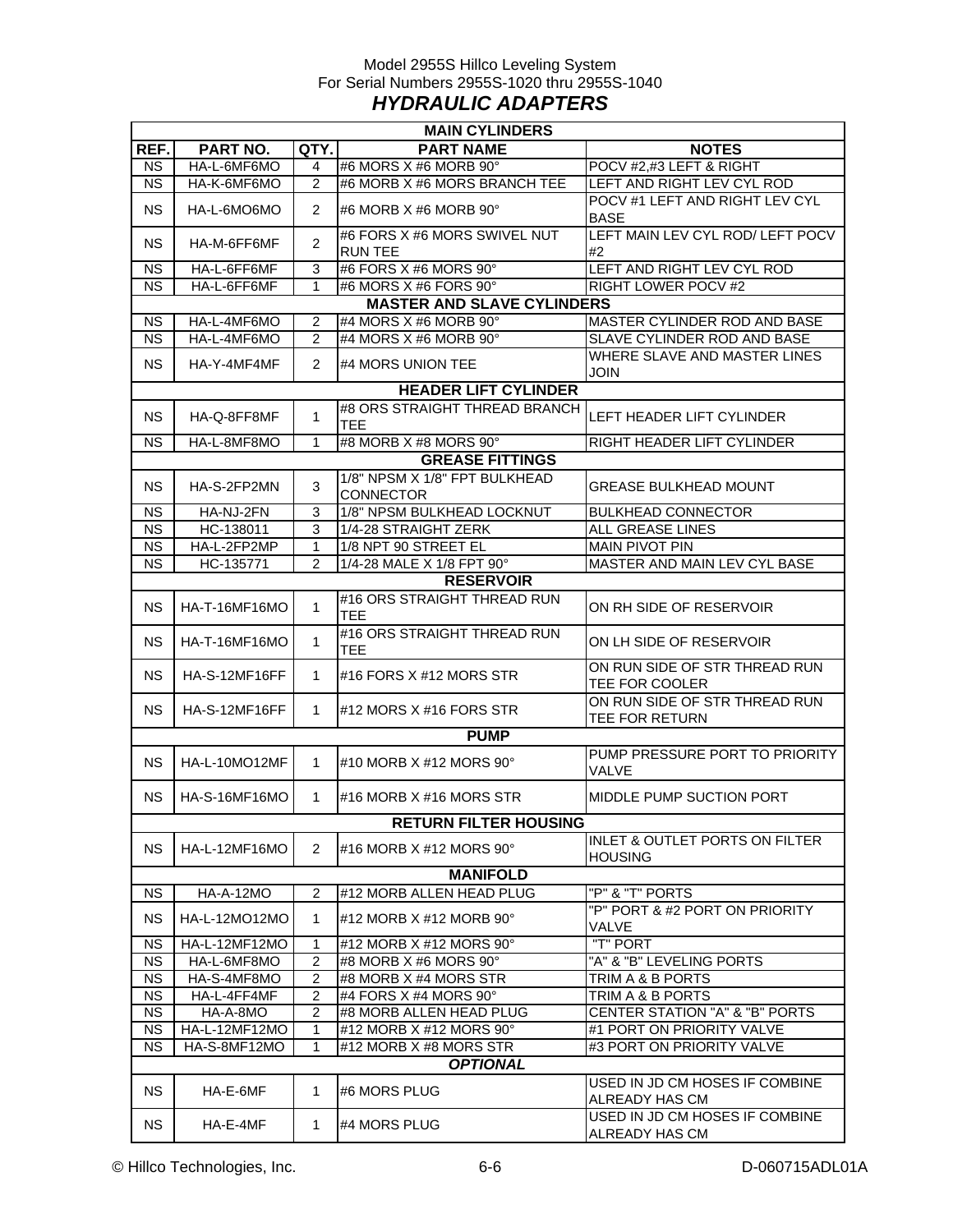# **7** *MISCELLANEOUS*

|                        | <b>DECALS AND LITERATURE</b> |                |                                                                   |                                                                       |  |  |  |  |  |
|------------------------|------------------------------|----------------|-------------------------------------------------------------------|-----------------------------------------------------------------------|--|--|--|--|--|
| REF.                   | <b>PART NO.</b>              | QTY.           | <b>PART NAME</b>                                                  | <b>NOTES</b>                                                          |  |  |  |  |  |
| NS                     | LL20-100782                  | 1              | CAUTION LEVELING SYSTEM CAB                                       | <b>WINDOW IN CAB</b>                                                  |  |  |  |  |  |
| <b>NS</b>              | LL20-100783                  | 4              | DANGER, CRUSHING HAZARD                                           | 4-RIGHT & LEFT UNDERCARRIAGE - FRONT<br>& BACK                        |  |  |  |  |  |
| <b>NS</b>              | LL20-100783                  | $\overline{2}$ | DANGER - CRUSHING HAZARD                                          | ABOVE THE REAR AXLE                                                   |  |  |  |  |  |
| <b>NS</b>              | LL20-100784                  | $\overline{2}$ | DANGER, PINCH POINT                                               | <b>RIGHT &amp; LEFT UPPER TRANSITION FACE</b><br><b>PLATE</b>         |  |  |  |  |  |
| <b>NS</b>              | LL20-100786                  | $\overline{2}$ | WARNING ELECTRONIC CRUSHING<br>HAZARD                             | 1- UNDERCARRIAGE FRONT;<br>1- FRONT OF CONTROL BOX                    |  |  |  |  |  |
| <b>NS</b>              | LL20-100787                  | $\overline{2}$ | CAUTION - LEVELING SYSTEM HAZARD ON SIDE PANEL BEHIND FRONT TIRES |                                                                       |  |  |  |  |  |
| <b>NS</b>              | LL20-100788                  | $\mathbf{1}$   | DANGER - HYDRAULIC HAZARD                                         | <b>NEAR THE HYDRAULIC MANIFOLD</b>                                    |  |  |  |  |  |
| <b>NS</b>              | LL20-100788                  | 2              | DANGER - HYDRAULIC HAZARD                                         | 1- EACH MAIN CYLINDER                                                 |  |  |  |  |  |
| $\overline{\text{NS}}$ | LL-133741                    | $\mathbf{1}$   | LABEL, GREASE 50 HRS                                              | <b>MASTER CYLINDER ROD</b>                                            |  |  |  |  |  |
| <b>NS</b>              | LL-133741                    | $\mathbf{1}$   | LABEL, GREASE 50 HRS                                              | OC BULKHEAD                                                           |  |  |  |  |  |
| <b>NS</b>              | LL-133741                    | 2              | LABEL, GREASE 50 HRS                                              | RIGHT & LEFT MAIN LEV CYL BOTTOM                                      |  |  |  |  |  |
| <b>NS</b>              | LL-133741                    | $\mathbf{1}$   | LABEL, GREASE 50 HRS                                              | <b>MASTER CYLINDER ROD</b>                                            |  |  |  |  |  |
| <b>NS</b>              | LL-141301                    | $\overline{2}$ | DECAL, HILLCO SIDEHILL                                            | <b>GULL WING DOORS</b>                                                |  |  |  |  |  |
| <b>NS</b>              | LL-143621                    | $\overline{2}$ | DANGER - AVOID CRUSHING INJURY                                    | ON SIDE PANEL BEHIND FRONT TIRES                                      |  |  |  |  |  |
| <b>NS</b>              | LA-255971                    | $\mathbf{1}$   | TAG, SERIAL NUMBER                                                | REAR OF UNDERCARRIEAGE                                                |  |  |  |  |  |
| <b>NS</b>              | D-060715ADL01A               | $\mathbf{1}$   | PARTS MANUAL                                                      |                                                                       |  |  |  |  |  |
| <b>NS</b>              | D-040820CLA01C               | 1              | <b>OPERATION MANUAL</b>                                           |                                                                       |  |  |  |  |  |
| <b>NS</b>              | D-252420LJH01A               | 1              | <b>INSTALLATION MANUAL</b>                                        |                                                                       |  |  |  |  |  |
|                        |                              |                |                                                                   |                                                                       |  |  |  |  |  |
|                        |                              |                | <b>HOSE CLAMPS AND FASTENERS</b>                                  |                                                                       |  |  |  |  |  |
| REF.                   | <b>PART NO.</b>              | QTY.           | <b>PART NAME</b>                                                  | <b>NOTES</b>                                                          |  |  |  |  |  |
|                        |                              |                | <b>TANDEM CLAMPING HALVES</b>                                     |                                                                       |  |  |  |  |  |
| <b>NS</b>              | MC-137521                    | 3              | <b>BEHRINGER (PAIR)</b>                                           | <b>HYDROSTAT HOSES</b>                                                |  |  |  |  |  |
|                        |                              |                |                                                                   |                                                                       |  |  |  |  |  |
| NS.                    | MC-137531                    | 3              | COVER PLATE 5/16" HOLE<br>(BEHRINGER)                             | <b>HYDROSTAT HOSES</b>                                                |  |  |  |  |  |
| NS                     | F-HC-08M090F                 | 2              | HC-8.8 M8 X 1.25 X 90                                             | BEHRINGER CLAMP FOR HYDRO HOSES                                       |  |  |  |  |  |
| NS                     | F-HCF-08M0100F               | 2              | FLHC-8.8 M8 X 1.25 X 100                                          | BEHRINGER CLAMP FOR HYDRO HOSES                                       |  |  |  |  |  |
| <b>NS</b>              | F-HC-08M120F                 | $\mathbf{1}$   | HC-8.8 M8 X 1.25 X 120                                            | BEHRINGER CLAMP FOR HYDRO HOSES                                       |  |  |  |  |  |
| <b>NS</b>              | F-HNF-08ME                   | 5              | FLHN- 10.9 M8 X 1.25                                              | BEHRINGER CLAMP FOR HYDRO HOSES                                       |  |  |  |  |  |
| <b>NS</b>              | MC-135631                    | 2              | CLAMP, HOSE 1-1/2 R/C 3/8" HOLE                                   | CLAMP, GREASE LINES/ TRIM HOSES                                       |  |  |  |  |  |
| <b>NS</b>              | HC-142061                    | $\mathbf{1}$   | SLEEVE, ABRASION, SHIFT CABLE 36"                                 | HOSE BETWEEN HEADER LIFT CYLINDERS                                    |  |  |  |  |  |
| <b>NS</b>              | HC-139221                    | 2              | CLAMP, 1/4" TUBE TANDEM (PAIR)                                    | <b>BRAKE LINES</b>                                                    |  |  |  |  |  |
| <b>NS</b>              | HC-139231                    | 4              | CLAMP, COVER PLATE FOR 1/4" TUBE<br><b>CLAMP</b>                  | <b>BRAKE LINES</b>                                                    |  |  |  |  |  |
| <b>NS</b>              | F-HCF-8M050E                 | $\overline{2}$ | FLHC-10.9 M8 X 1.25 X 50                                          | <b>BRAKELINE TANDEM CLAMP</b>                                         |  |  |  |  |  |
| NS                     | F-HNF-08ME                   | $\overline{2}$ | FLHN-10.9 M8 X 1.25                                               | <b>BRAKELINE TANDEM CLAMP</b>                                         |  |  |  |  |  |
| NS.                    | HC-133541                    | $\mathbf{1}$   | ABRASION SLEEVE, NYLON -- 2.19" ID X<br>32"                       | LEVELING AND TRIM HOSES FROM OC                                       |  |  |  |  |  |
| <b>NS</b>              | HC-143601                    | $\mathbf{1}$   | CLAMP, HOSE 1-1/8" R/C 3/8" HOLE                                  | CLAMP TRIM HOSES UNDER FEEDER<br><b>HOUSE</b>                         |  |  |  |  |  |
| <b>NS</b>              | HC-143601                    | $\overline{2}$ | CLAMP, HOSE 1-1/8" R/C 3/8" HOLE                                  | CASE DRAIN HOSE                                                       |  |  |  |  |  |
| <b>NS</b>              | HC-135791                    | $\overline{2}$ | CLAMP, HOSE 7/8" R/C 3/8" HOLE                                    | HEADER LIFT CYLINDER HOSES                                            |  |  |  |  |  |
| <b>NS</b>              | MC-101343                    | $\overline{2}$ | CLAMP, HOSE 2-7/16" R/C 3/8" HOLE                                 | PRESSURE AND RETURN HOSES ABOVE                                       |  |  |  |  |  |
|                        | F-HCF-8M020E                 | $\overline{c}$ |                                                                   | <b>HYDRO HOSES</b>                                                    |  |  |  |  |  |
| <b>NS</b><br><b>NS</b> |                              | $\overline{2}$ | FLHC-10.9 M8 X 1.25 X 20                                          | HOSE CLAMPS FROM MANIFOLD TO OC                                       |  |  |  |  |  |
| <b>NS</b>              | F-HNF-8ME<br>MC-135791       | 4              | FLHN-10.9 M8 X 1.25<br>CLAMP, HOSE 7/8" R/C 3/8" HOLE             | HOSE CLAMPS FROM MANIFOLD TO OC<br>SHIFTING CABLE & HDR LIFT CYL HOSE |  |  |  |  |  |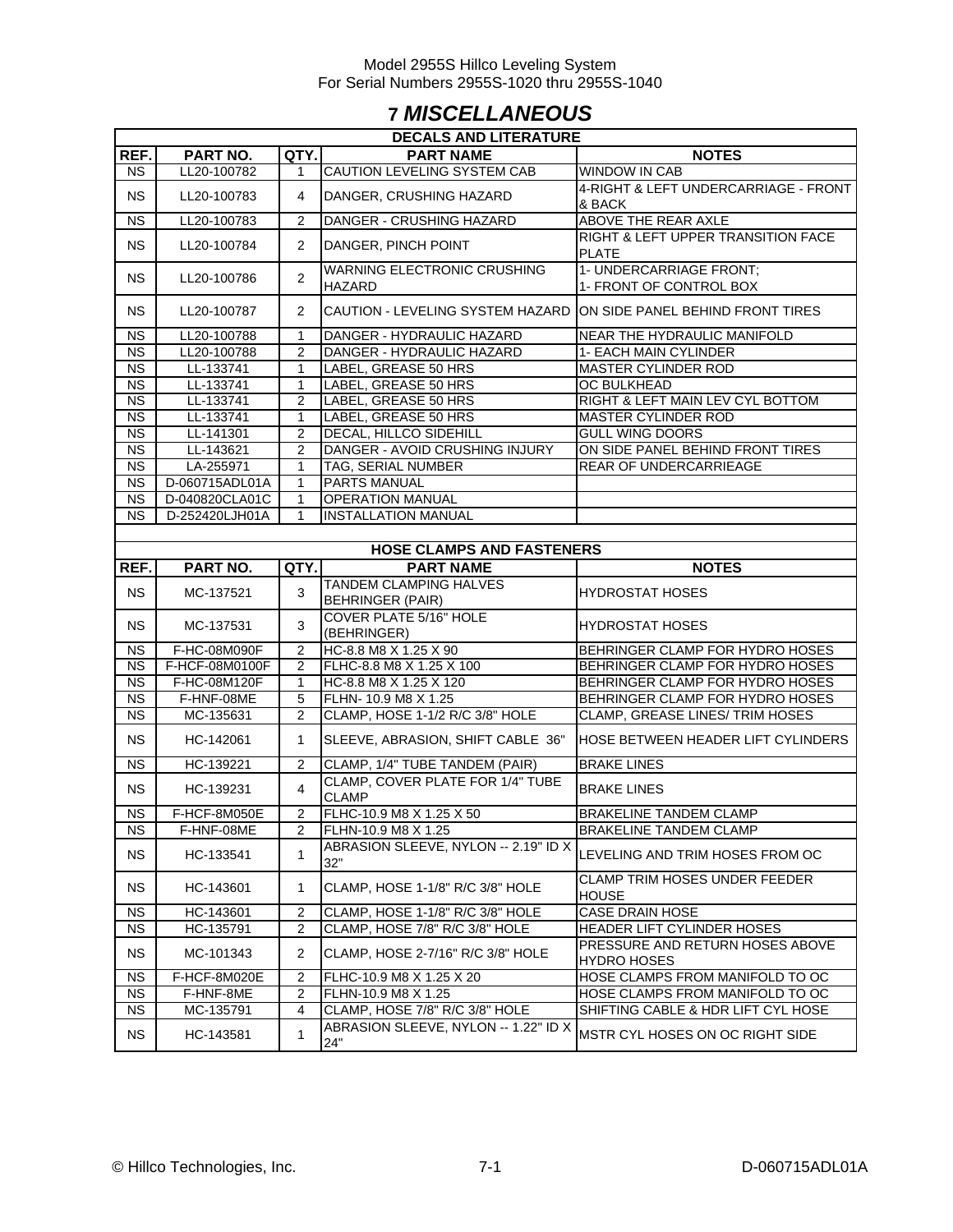# **8** *PART NUMBER INDEX*

| <b>BER</b><br>ART                     | ER<br>ш<br>ভ্ |
|---------------------------------------|---------------|
| D-040820CLA01C                        | $7 - 1$       |
| D-060715ADL01A                        | $7 - 1$       |
|                                       |               |
| D-252420LJH01A                        | $7 - 1$       |
| EC-100164                             | 5-2           |
| EC-100165                             | <u>5-2</u>    |
| EC-100557                             | 5-2           |
| EC-100692                             | $5 - 2$       |
| EC-133281                             | $5 - 2$       |
| EC-136631                             | $5 - 2$       |
| EC-136701                             | $5 - 2$       |
| EC-136711                             | 5-2           |
|                                       | $5 - 2$       |
| EC-138781<br>EC-139631                | 5-2           |
|                                       |               |
| EC-139641                             | $5 - 2$       |
| EC-140781                             | 5-2           |
| EC-140801                             | 5-2           |
| EC-141741                             | 5-2           |
| EC-141751                             | $5 - 2$       |
| EC-141761                             | $5 - 2$       |
| <u>EC-141771</u>                      | $5 - 2$       |
| EC-141781                             | $5 - 2$       |
| EC-141791                             | $5 - 2$       |
| $\overline{EC}$ -141801               | $5 - 2$       |
| EC-141831                             | $5 - 2$       |
| EC-142121                             | $5 - 2$       |
| -143271<br>EС                         | 5-2           |
| EC-143281                             | 5-2           |
| EC-143301                             | $5 - 2$       |
| EC-143311                             | $5 - 2$       |
| EC-143321                             | $5 - 2$       |
|                                       | $5 - 2$       |
| EC-143331                             |               |
| EC-143421                             | $5 - 2$       |
| EC-143811                             | $5 - 2$       |
| ET-ST-20#10                           | 5-2           |
| ET-ST-2004                            | $5 - 2$       |
| F-CB-10M050F                          | $2 - 4$       |
| F-CB-16M050E                          | 2-4           |
| F-FHS-8M030E                          | $2 - 4$       |
| F-FWF-06020                           | $3 - 4$       |
| F-FWH-10                              | $4 - 2$       |
| F-FWHD-10                             | $3 - 4$       |
| F-HC-08M090F                          | 7-1           |
| F-HC-08M120F                          | $7 - 1$       |
| F-HC-10M070E                          | 2-4           |
| F-HC-16M050E                          | $2 - 4$       |
| F-HC-16M110E                          | $3 - 4$       |
| F-HC-16M120E                          | $2-4, 3-4$    |
| F-HC-16M250E                          | $4 - 2$       |
| F-HC5-04C12                           | 5-2           |
| F-HC8-07C24                           | $6 - 2$       |
| F-HC8-07C44                           |               |
|                                       | 6-2           |
| F-HC8-07C52                           | 6-2           |
| F-HC8-12C240<br>$: U \cap 0$ M $\cap$ | $3 - 4$       |

| <b>NUMBER</b><br>PART        | PAGE<br>NUMBER | NUMBER<br>PART             | PAGE<br>NUMBER                     | NUMBER<br>PART         | PAGE<br>NUMBER |
|------------------------------|----------------|----------------------------|------------------------------------|------------------------|----------------|
| D-040820CLA01C               | $7 - 1$        | F-HCF-05C08                | $6 - 4$                            | HA-K-6MF6MO            | $6-6$          |
| D-060715ADL01A               | 7-1            | F-HCF-08M0100F             | 7-1                                | HA-L-10MO12MF          | $6-6$          |
| D-252420LJH01A               | $7 - 1$        | F-HCF-08M070E              | $3-6$                              | HA-L-12MF12MO          | 6-6            |
| EC-100164                    | $5 - 2$        | F-HCF-10M035E              | $2 - 4$                            | HA-L-12MF16MO          | $6-6$          |
| EC-100165                    | $5 - 2$        | F-HCF-10M035E              | $3-4, 3-6$                         | HA-L-12MO12MO          | $6-6$          |
| EC-100557                    | $5-2$          | F-HCF-10M040E              | $3 - 4$                            | HA-L-2FP2MP            | $6 - 6$        |
| EC-100692                    | $5 - 2$        | F-HCF-12M040E              | $2 - 4$                            | HA-L-4FF4MF            | $6-6$          |
| EC-133281                    | $5 - 2$        | F-HCF-12M040F              | $3 - 4$                            | HA-L-4MF6MO            | 6-6            |
| EC-136631                    | $5 - 2$        | F-HCF-16M040E              | $2 - 4$                            | HA-L-6FF6MF            | 6-6            |
| EC-136701                    | $5 - 2$        | F-HCF-16M060E              | $4 - 2$                            | HA-L-6MF6MO            | $6-6$          |
| EC-136711                    | $5 - 2$        | F-HCF-8M020E               | $2-4, 3-4, 3-6, 6-2,$<br>$6-4, 71$ | HA-L-6MF8MO            | $6-6$          |
| EC-138781                    | $5 - 2$        | F-HCF-8M050E               | $7 - 1$                            | HA-L-6MO6MO            | 6-6            |
| EC-139631                    | $5 - 2$        | F-HN8-07C                  | 6-2                                | HA-L-8MF8MO            | 6-6            |
| EC-139641                    | $5 - 2$        | F-HNF-#10C                 | $5 - 2$                            | HA-M-6FF6MF            | 6-6            |
| EC-140781                    | $5 - 2$        | F-HNF-#6C                  | $6 - 4$                            | HA-NJ-2FN              | $6-6$          |
| EC-140801                    | $5 - 2$        | F-HNF-04C                  | $5 - 2$                            | HA-Q-8FF8MF            | $6-6$          |
| EC-141741                    | $5 - 2$        | F-HNF-08ME                 | 2-4, 3-4, 3-6, 6-4,<br>71          | HA-S-12MF16FF          | $6-6$          |
| EC-141751                    | $5-2$          | F-HNF-10M020E              | $6 - 2$                            | <b>HA-S-16MF16MO</b>   | $6-6$          |
| EC-141761                    | $5 - 2$        | F-HNF-10ME                 | $3-4, 3-6$                         | HA-S-2FP2MN            | $6-6$          |
| EC-141771                    | $5 - 2$        | F-HNF-16ME                 | $2-4, 3-4$                         | HA-S-4MF8MO            | $6-6$          |
| EC-141781                    | $5-2$          | F-HNF-8ME                  | $3-4, 6-2, 7-1$                    | HA-S-8MF12MO           | $6-6$          |
| EC-141791                    | $5 - 2$        | F-HNJ-10MF                 | $3-6$                              | <b>HA-T-16MF16MO</b>   | 6-6            |
| EC-141801                    | $5 - 2$        | F-HNN-10MF                 | 2-4                                | HA-Y-4MF4MF            | 6-6            |
| EC-141831                    | 5-2            | F-HNN-8MF                  | $3-2$                              | HC-101034              | $6 - 4$        |
| EC-142121                    | $5 - 2$        | F-HNS-10ME                 | $2-4, 3-4$                         | HC-101843              | $6-2, 6-5$     |
| EC-143271                    | $5 - 2$        | F-HNS-12C                  | $3 - 4$                            | HC-133541              | $7 - 1$        |
| EC-143281                    | $5 - 2$        | F-HNS-12ME                 | $3 - 4$                            | HC-134201              | 6-2            |
| EC-143301                    | $5 - 2$        | F-HNS-16ME                 | $2-4, 4-2$                         | HC-1343991             | 6-4            |
| EC-143311                    | $5 - 2$        | F-HNS-8ME                  | 2-4                                | HC-134911              | 6-2            |
| EC-143321                    | $5-2$          | $F-LW-#10$                 | 6-4                                | HC-135771              | 6-6            |
| EC-143331                    | $5 - 2$        | F-LW-04                    | $5 - 2$                            | HC-135791              | $7 - 1$        |
| EC-143421                    | $5 - 2$        | F-LWE-04                   | $5 - 2$                            | HC-137891              | $6 - 2$        |
| EC-143811                    | $5 - 2$        | F-LWH-07                   | $6 - 2$                            | HC-137901              | $6 - 2$        |
| ET-ST-20#10                  | 5-2            | F-LWHC-07                  | 6-2                                | HC-138011              | 6-6            |
| ET-ST-2004                   | $5 - 2$        | F-MB-14NR40                | $2 - 4$                            | HC-138581              | $2 - 2, 6 - 2$ |
| F-CB-10M050F                 | 2-4            | F-MB-18WR12                | 3-6                                | HC-138901              | $3-2, 6-2$     |
| F-CB-16M050E                 | $2 - 4$        | F-PCT-02X16                | $2 - 4$                            | HC-139161              | 6-2            |
| F-FHS-8M030E                 | 2-4            | F-PHM-#10C16               | $5 - 2$                            | HC-139171              | $6 - 2$        |
| F-FWF-06020                  | 3-4            | F-PHM-#10C28               | 5-2                                | HC-139221              | 7-1            |
| F-FWH-10                     | 4-2            | F-PHM-#6C06                | 5-2                                | HC-139231              | 7-1            |
| F-FWHD-10                    | 3-4            | F-PHM-#6C08                | 6-4                                | HC-139871              | 6-4            |
| F-HC-08M090F                 | 7-1            | F-PHM-04C24                | $5 - 2$                            | HC-140291              | 6-4            |
| F-HC-08M120F                 | 7-1            | F-PHM-04C36                | $5 - 2$                            | HC-140312              | $3-2, 6-2$     |
| F-HC-10M070E                 | 2-4            | F-SHC-#10C32               | 6-4                                | HC-140341              | $3-2, 6-2$     |
| F-HC-16M050E                 | 2-4<br>3-4     | F-SHC-04C28<br>F-SHC-07C20 | 6-4<br>$6 - 2$                     | HC-140361              | 6-2            |
| F-HC-16M110E<br>F-HC-16M120E | $2 - 4.3 - 4$  | F-SHC-24M080E              | 3-4                                | HC-140411<br>HC-141281 | 6-4<br>6-2     |
| F-HC-16M250E                 | 4-2            | F-SSS-04F04                | $6 - 2$                            | HC-142061              | 7-1            |
| F-HC5-04C12                  | $5 - 2$        | F-UDS-#7X06                | $3 - 4$                            | HC-142451              | 6-2            |
| F-HC8-07C24                  | 6-2            | HA-133131                  | 6-5                                | HC-142731              | 6-4            |
| F-HC8-07C44                  | 6-2            | HA-A-12MO                  | 6-6                                | HC-142971              | 6-4            |
| F-HC8-07C52                  | 6-2            | HA-A-8MO                   | 6-6                                | HC-142981              | 6-4            |
| F-HC8-12C240                 | 3-4            | HA-E-4MF                   | $6-6$                              | HC-142991              | 6-4            |
| F-HC-8M020E                  | $2 - 4$        | HA-E-6MF                   | 6-6                                | HC-143001              | 6-4            |

| I \ III<br>שו                                            |                        |                       |
|----------------------------------------------------------|------------------------|-----------------------|
| <b>PAGE<br/>NUMBER</b>                                   | <b>VIBER</b><br>PART   | <b>NUMBER</b><br>PAGE |
| $6 - 4$                                                  | HA-K-6MF6MO            | 6-6                   |
| $7 - 1$                                                  | HA-L-10MO12MF          | $6 - 6$               |
| $3-6$                                                    | <b>HA-L-12MF12MO</b>   | $6-6$                 |
| $2 - 4$                                                  | HA-L-12MF16MO          | 6-6                   |
| $3-4, 3-6$                                               | HA-L-12MO12MO          | 6-6                   |
| $3-4$                                                    | HA-L-2FP2MP            | 6-6                   |
| $2 - 4$                                                  | HA-L-4FF4MF            | 6-6                   |
| $3 - 4$                                                  | HA-L-4MF6MO            | 6-6                   |
| $2 - 4$                                                  | HA-L-6FF6MF            | 6-6                   |
| $4-2$                                                    | HA-L-6MF6MO            | $6-6$                 |
| $\overline{3-4}$ , $\overline{3-6}$ , $\overline{6-2}$ , |                        |                       |
| 6-4, 71                                                  | HA-L-6MF8MO            | 6-6                   |
| $7 - 1$                                                  | HA-L-6MO6MO            | 6-6                   |
| $6 - 2$                                                  | HA-L-8MF8MO            | $6-6$                 |
| $5 - 2$                                                  | HA-M-6FF6MF            | 6-6                   |
| 6-4                                                      | HA-NJ-2FN              | 6-6                   |
| -5-2                                                     | HA-Q-8FF8MF            | $6-6$                 |
| $3-4, 3-6, 6-4,$                                         |                        |                       |
| 71                                                       | HA-S-12MF16FF          | $6-6$                 |
| $6 - 2$                                                  | HA-S-16MF16MO          | $6-6$                 |
| 3-4, 3-6                                                 | HA-S-2FP2MN            | 6-6                   |
| $2-4, 3-4$                                               | HA-S-4MF8MO            | 6-6                   |
|                                                          | HA-S-8MF12MO           |                       |
| 4, 6-2, 7-1                                              |                        | 6-6                   |
| $3-6$<br>$2 - 4$                                         | HA-T-16MF16MO          | 6-6                   |
| $3 - 2$                                                  | HA-Y-4MF4MF            | 6-6<br>6-4            |
|                                                          | HC-101034<br>HC-101843 |                       |
| $\overline{2-4}$ , 3-4                                   |                        | $6-2, 6-5$<br>$7 - 1$ |
| $3 - 4$                                                  | HC-133541              |                       |
| $3 - 4$                                                  | HC-134201              | $6 - 2$               |
| 2-4, 4-2                                                 | HC-1343991             | $6 - 4$               |
| $2 - 4$                                                  | HC-134911<br>HC-135771 | $6 - 2$               |
| $6 - 4$<br>$5 - 2$                                       | HC-135791              | 6-6<br>$7 - 1$        |
|                                                          |                        |                       |
| $5 - 2$                                                  | HC-137891              | $6-2$                 |
| $6 - 2$                                                  | HC-137901              | 6-2                   |
| 6-2<br>$\overline{2-4}$                                  | HC-138011              | 6-6                   |
| $3-6$                                                    | HC-138581              | $2-2, 6-2$            |
|                                                          | HC-138901              | 3-2, 6-2              |
| $2 - 4$                                                  | HC-139161              | $6 - 2$               |
| $5-2$                                                    | HC-139171              | $6 - 2$               |
| $5 - 2$                                                  | HC-139221              | 7-1                   |
| $5 - 2$                                                  | HC-139231<br>HC-139871 | $7 - 1$<br>$6 - 4$    |
| 6-4<br>$5 - 2$                                           | HC-140291              | $6 - 4$               |
|                                                          | HC-140312              |                       |
| 5-2                                                      |                        | $3-2, 6-2$            |
| 6-4                                                      | HC-140341              | $3-2, 6-2$            |
| 6-4                                                      | HC-140361              | $6 - 2$               |
| $6 - 2$                                                  | HC-140411<br>HC-141281 | 6-4                   |
| $3 - 4$                                                  |                        | 6-2                   |
| $6 - 2$                                                  | HC-142061              | $7 - 1$               |
| $3 - 4$                                                  | HC-142451              | 6-2                   |
| $6-5$                                                    | HC-142731              | $6 - 4$               |
| 6-6                                                      | HC-142971              | $6 - 4$               |
| 6-6                                                      | HC-142981              | $6 - 4$               |
| 6-6<br>c c                                               | HC-142991<br>10.442004 | 6-4<br>C A            |

© Hillco Technologies, Inc. 69.1 Communication of the Material State of the D-060715ADL01A